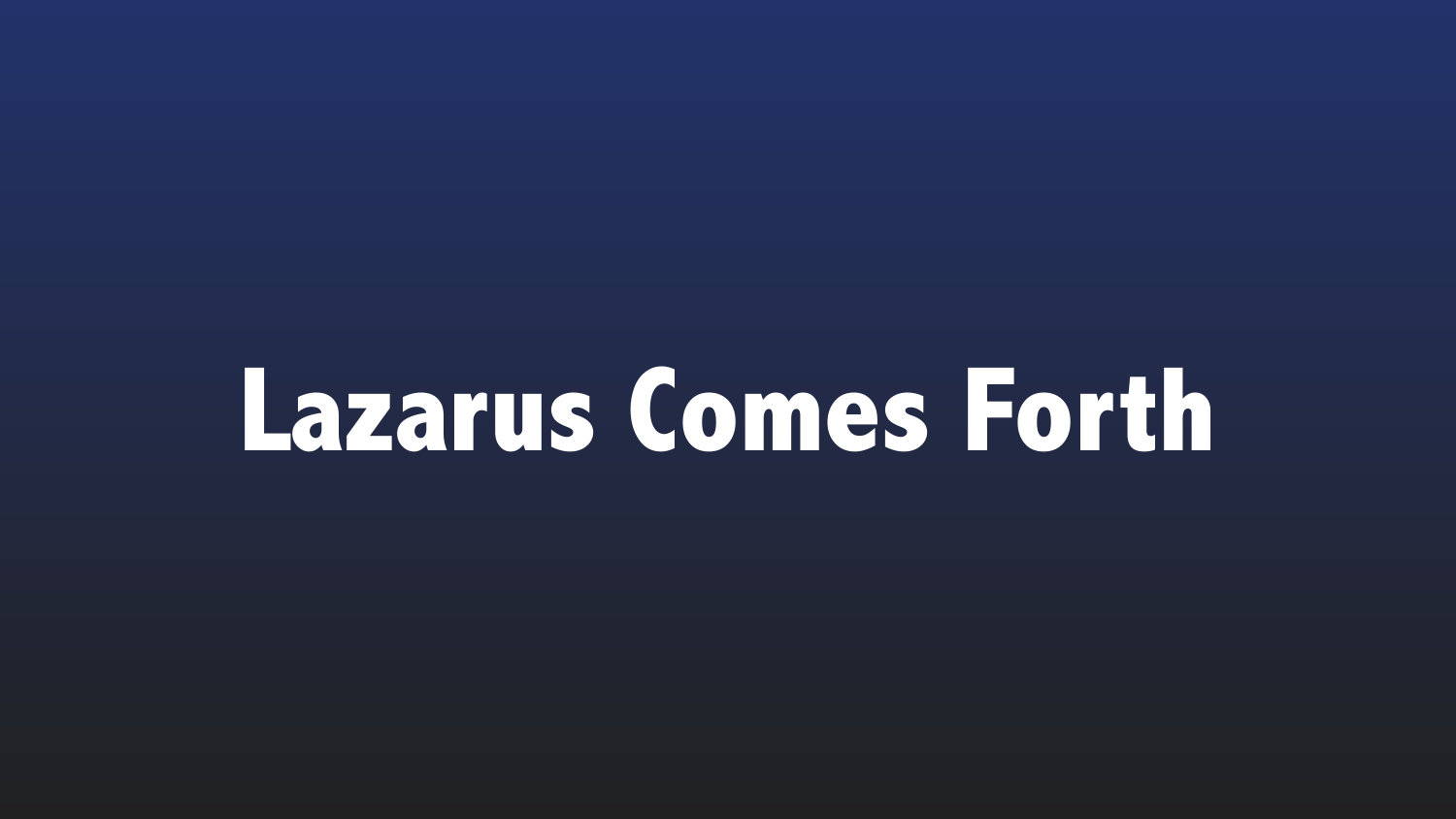*1 Corinthians 2:7-9, 7 But we speak the wisdom of*  Elohim in a mystery, even the hidden wisdom, which *Elohim ordained before the world unto our glory: 8 Which none of the princes of this world knew: for had*  they known it, they would not have crucified the Master of glory. 9 But as it is written, Eye hath not seen, nor ear heard, neither have entered into the heart of man, the things which YHWH hath prepared for them that love *him.*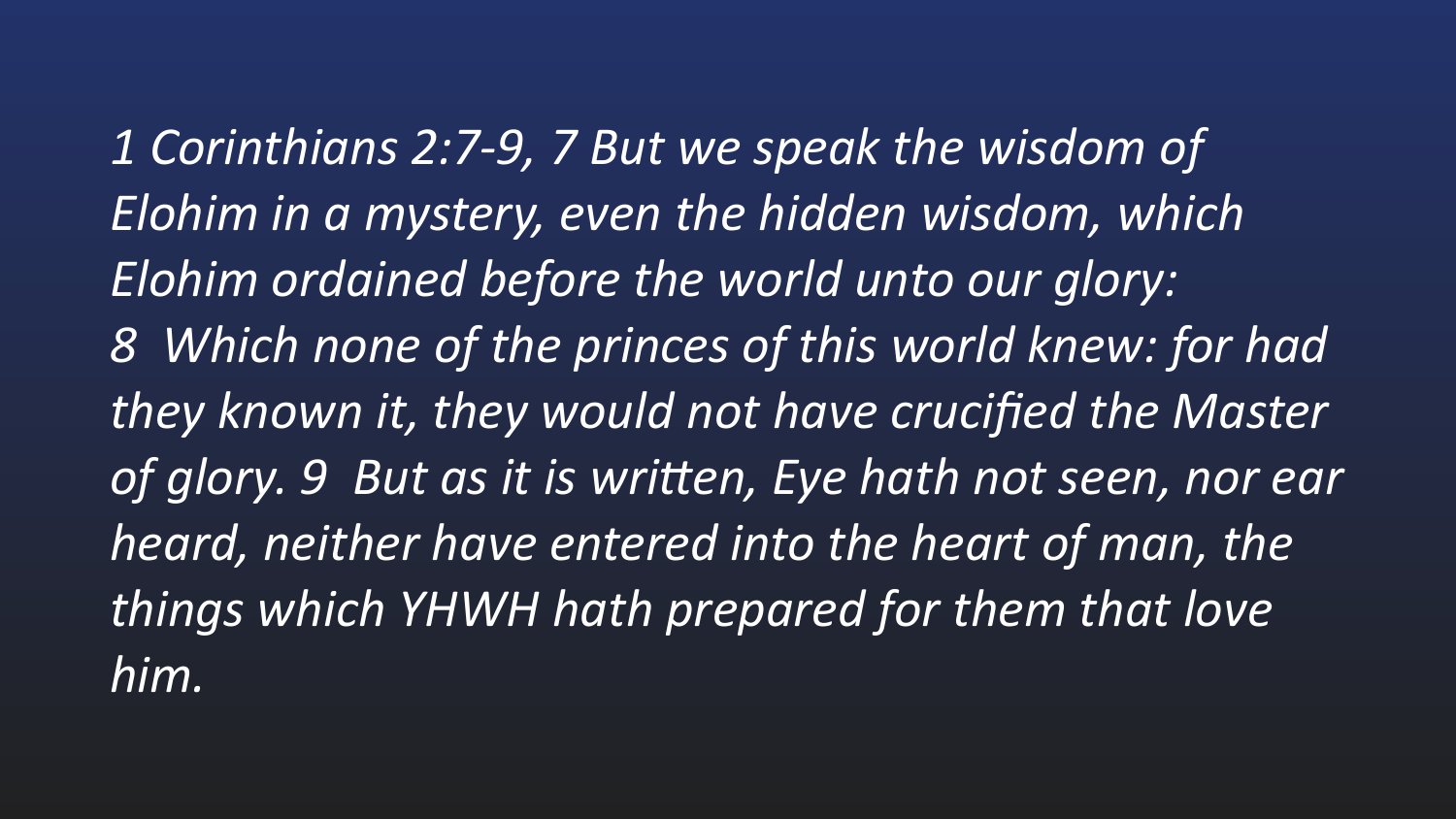*Deuteronomy 29:29 The secret things belong to* יהוה our Elohim: but those things that are revealed belong to us and to our children le-olam-va-ed, that we may do *all the words of this Torah*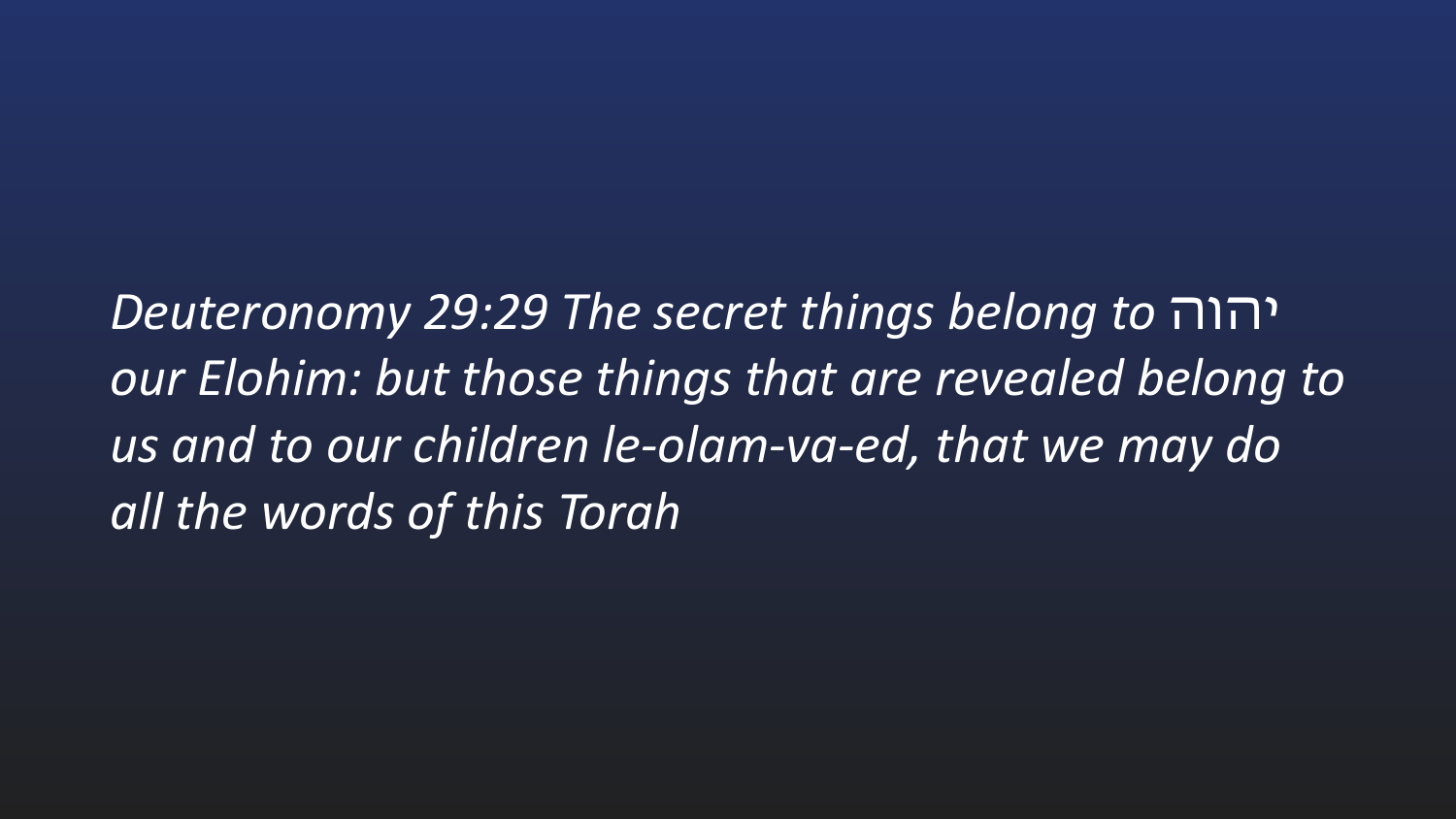*Daniel 2:21* יהוה *gives wisdom to the wise, and knowledge to them that have understanding: He* reveals the deep and secret things: He knows what is in the darkness, and the light dwells with Him.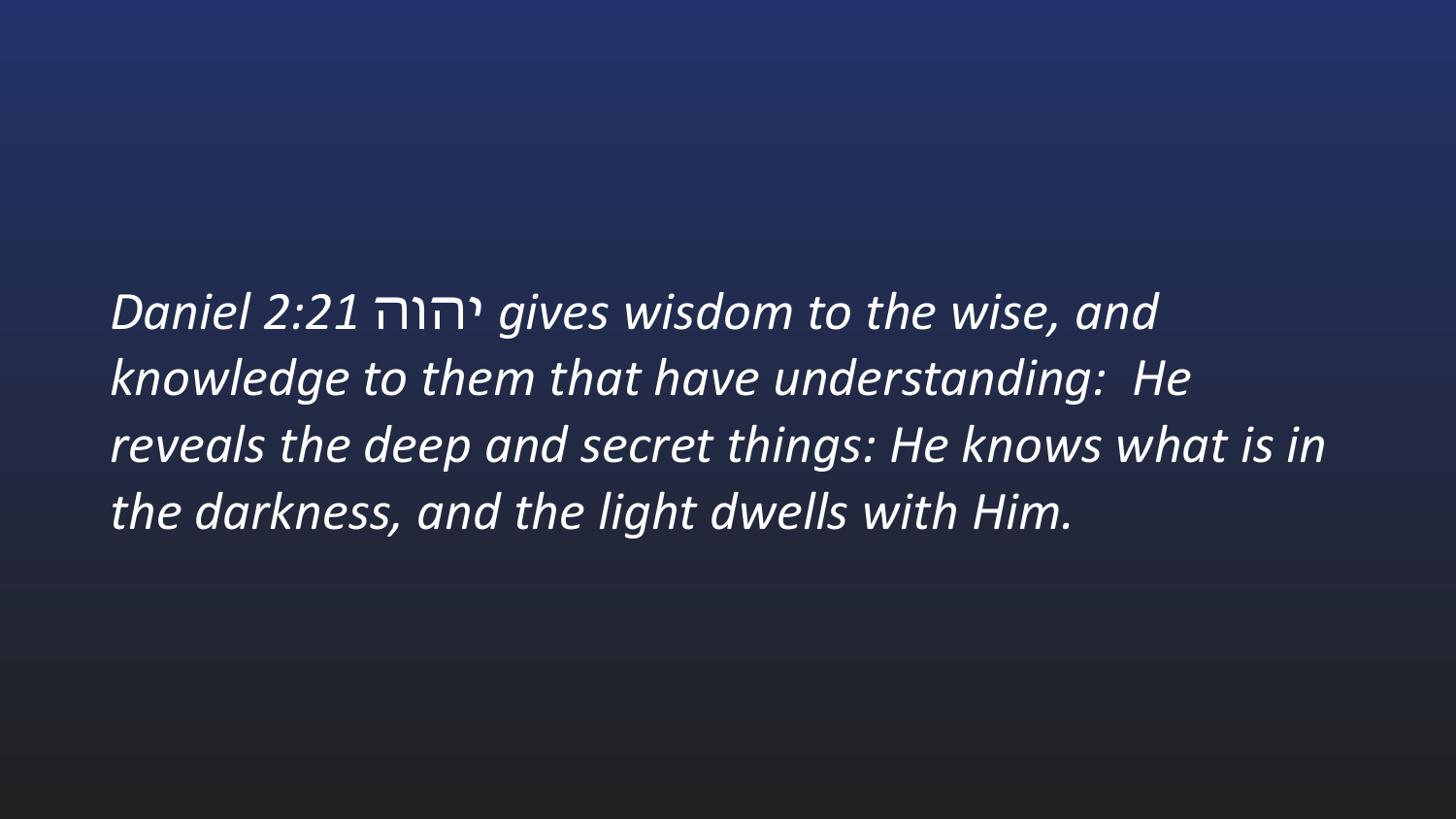*Matthew 13:34-35, 34 Yahusha spoke to the multitude* in parables; and without a parable He spoke not to **them:** 35 That it might be fulfilled what was spoken by the prophet, saying, *I* will open My mouth in parables; I will utter things that have been kept secret from the *days of old.*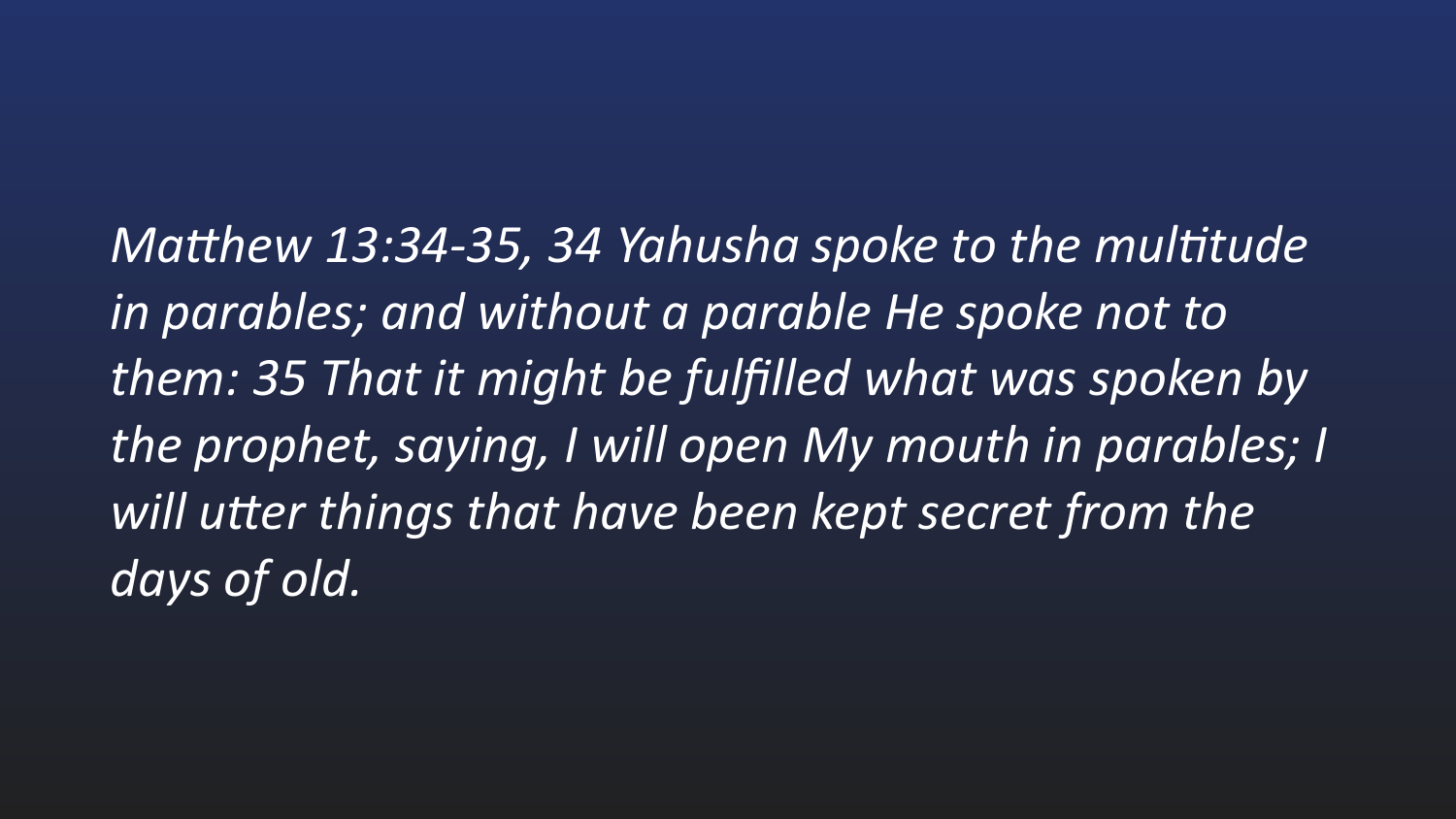Psalms 78:2-11, 2 I will open My mouth in a parable: I will utter dark sayings of old: 3 That we have heard and *known, and our fathers have told us. 4 We will not hide* them from their children, showing to the final *generation to come the prayers of* יהוה *, and His strength, and His wonderful works that He has done.* **5<sup>1</sup>** For He established a testimony in Jacob, and appointed *a Torah in Israel, which He commanded our fathers, that they should make them known to their children:*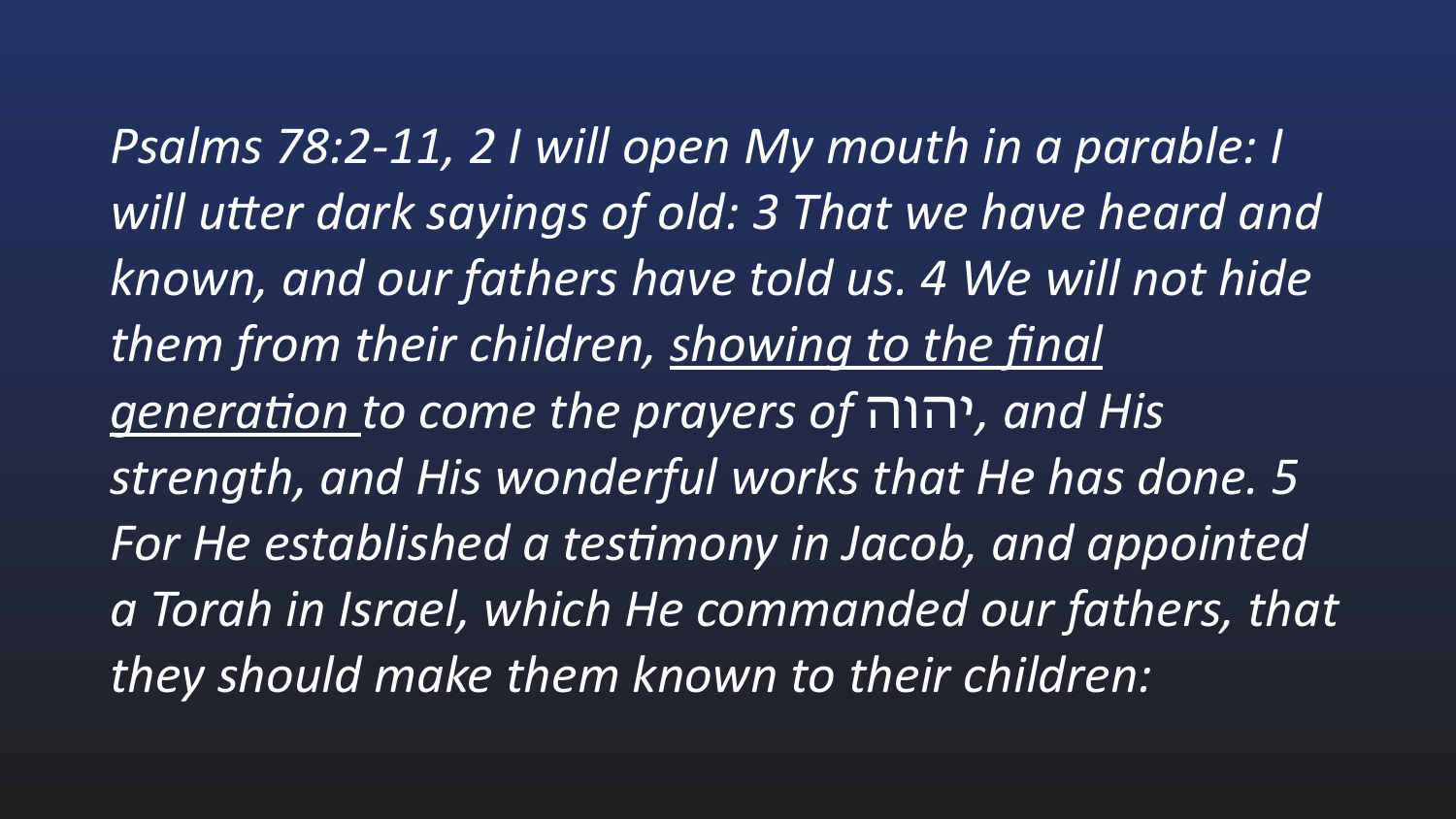6 That the final generation to come might know them even the children who would be born; who would arise and declare them to their children: 7 That they might set their *hope upon Elohim, and not forget the works of El, but keep* His commandments 8 And might not be as their fathers, a stubborn and rebellious generation; a generation that set not their heart right, and whose ruach was not steadfast with El. 9 The children of Efrayim, being armed, and carrying bows, turned back in the day of battle.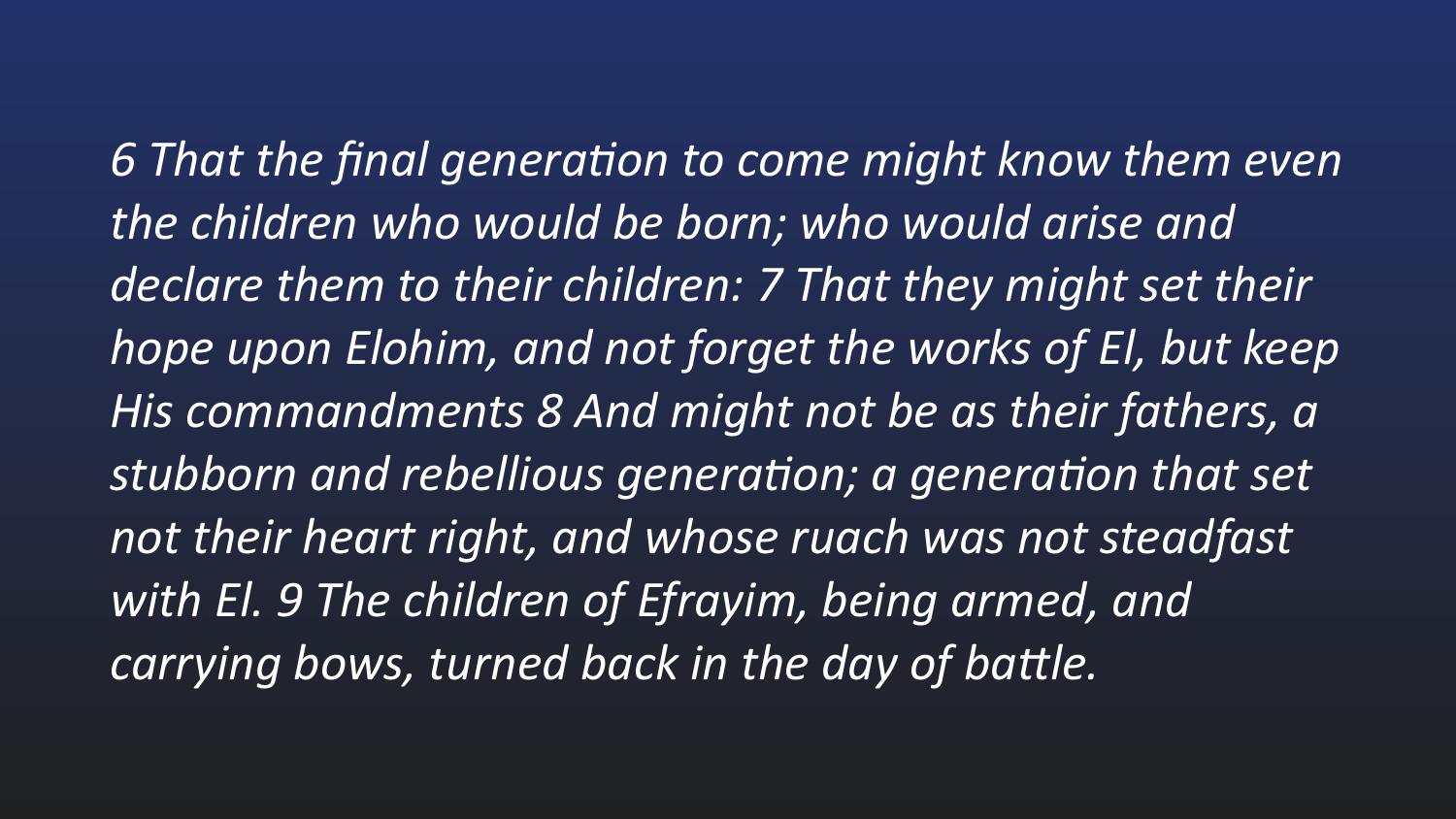*10 They kept not the covenant of Elohim, and refused to have their walk in His Torah; 11 And forgot His works, and His wonders that He had shown them.*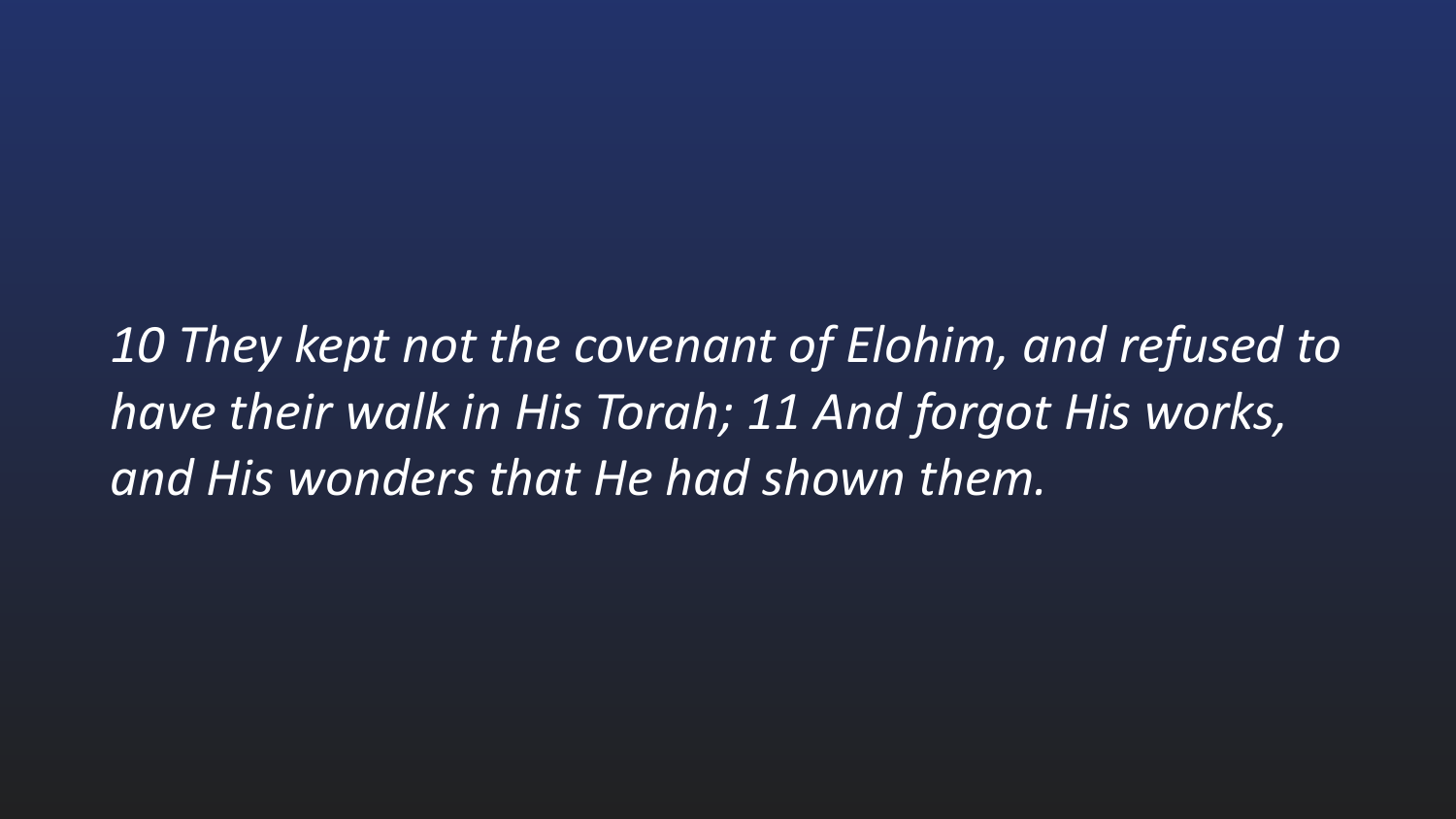1 Kings 11:30-31, 30 And Achiyah grabbed the new garment that was on him, and tore it into twelve pieces: *31 And he said to Jereboam Take for yourself ten pieces: for this says* יהוה*, the Elohim of Yisrael, See, I will tear* the Kingdom out of the hand of Solomon, and will give *ten tribes to you oh Jeroboam.*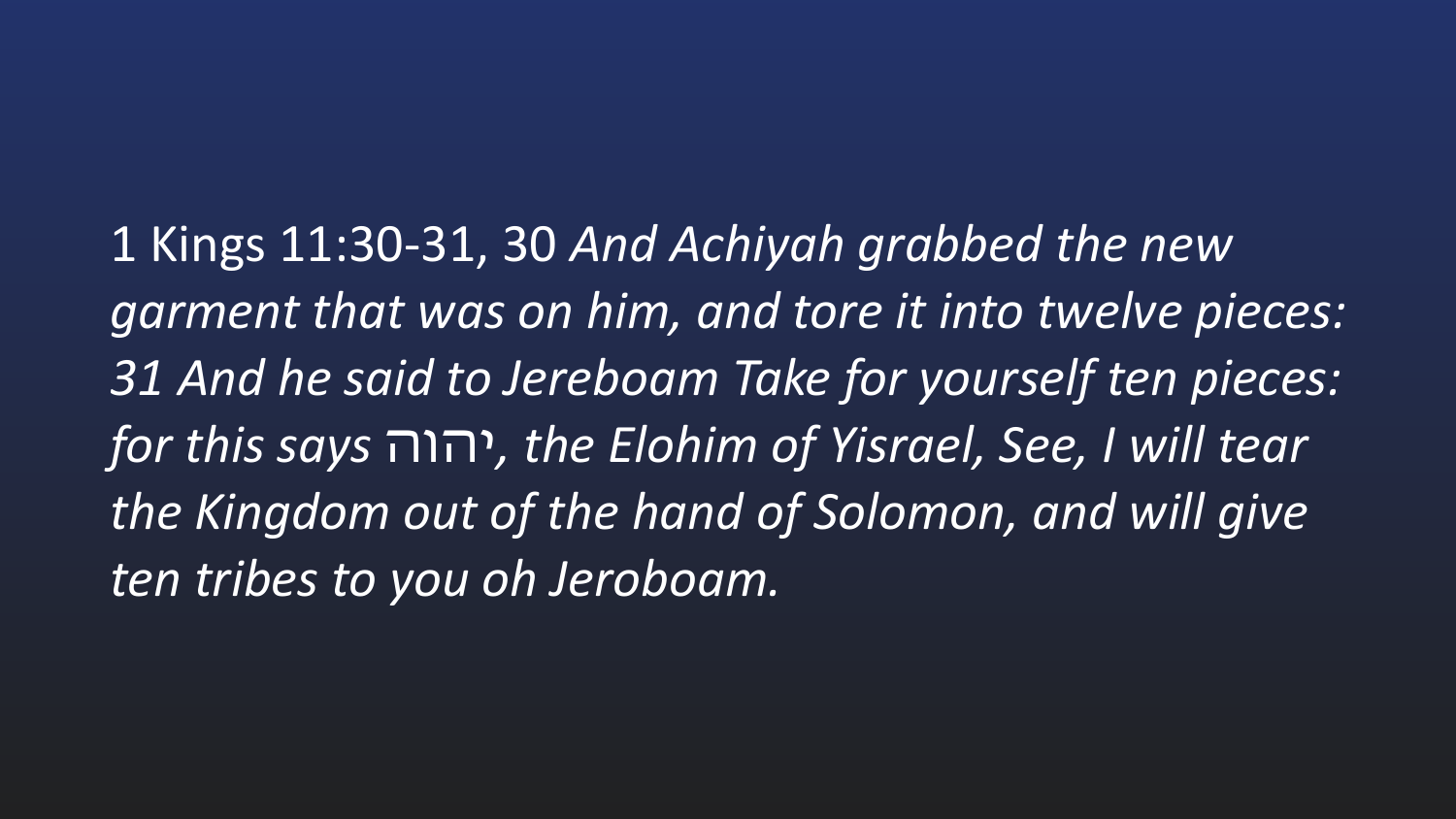Matthew 15:23 "Not sent but for the lost/prostituting *sheep of the house of Israel"* Acts 1:6 "When will you restore the Kingdom to Israel?" James 1. "To the 12 tribes scattered abroad."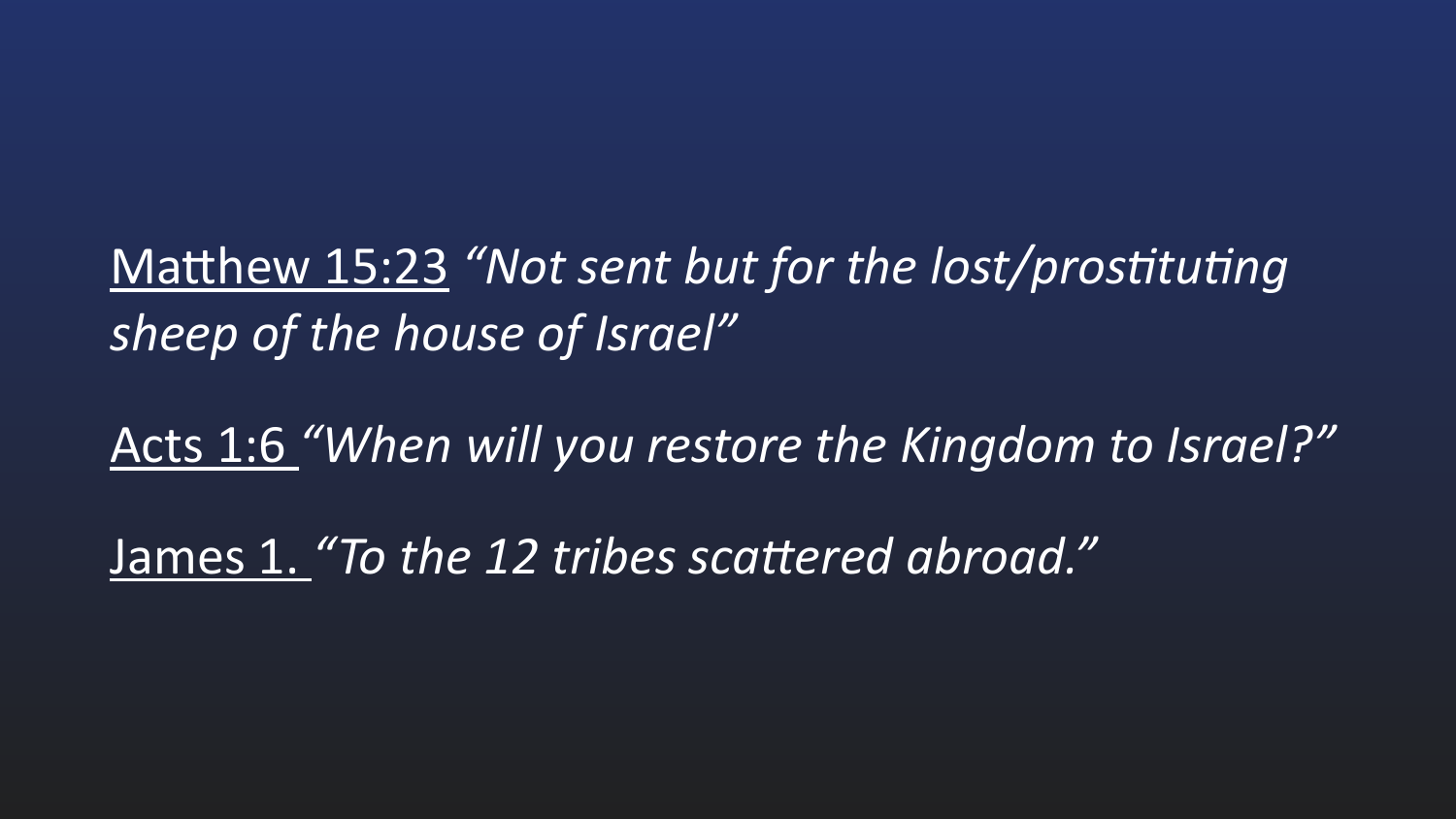Hosea 8:8-12 8 Yisrael is swallowed up: now shall they be among all the nations as a vessel in which is no pleasure. 9 For they have gone up to Ashshur, a wild donkey alone by himself Efrayim has hired lovers. 10 Yes, though they have *sold themselves to idols among the nations, now will I gather* them, after they have suffered a little from the burden of a *king and rulers. 11 Because Efrayim has made many altars for sin, the altars shall be counted to him as sin.* 12 I have written to him the great and numerous things from My Torah, but they were counted as a strange thing.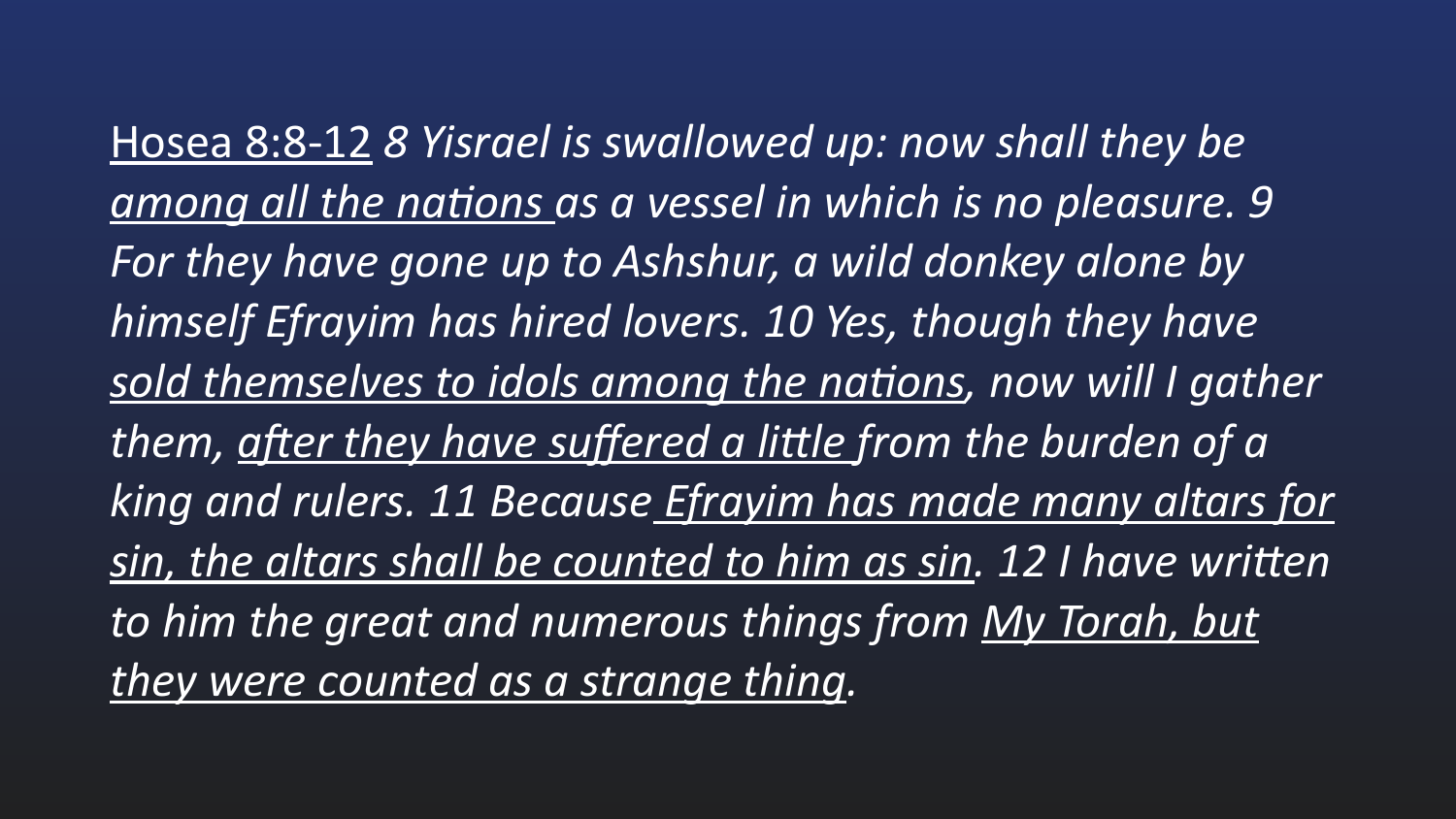John 11:1 *Now a certain man was sick, named Lazarus/* El-Azar, of Beth Anya, the town of Miryam and her sister *Martha.*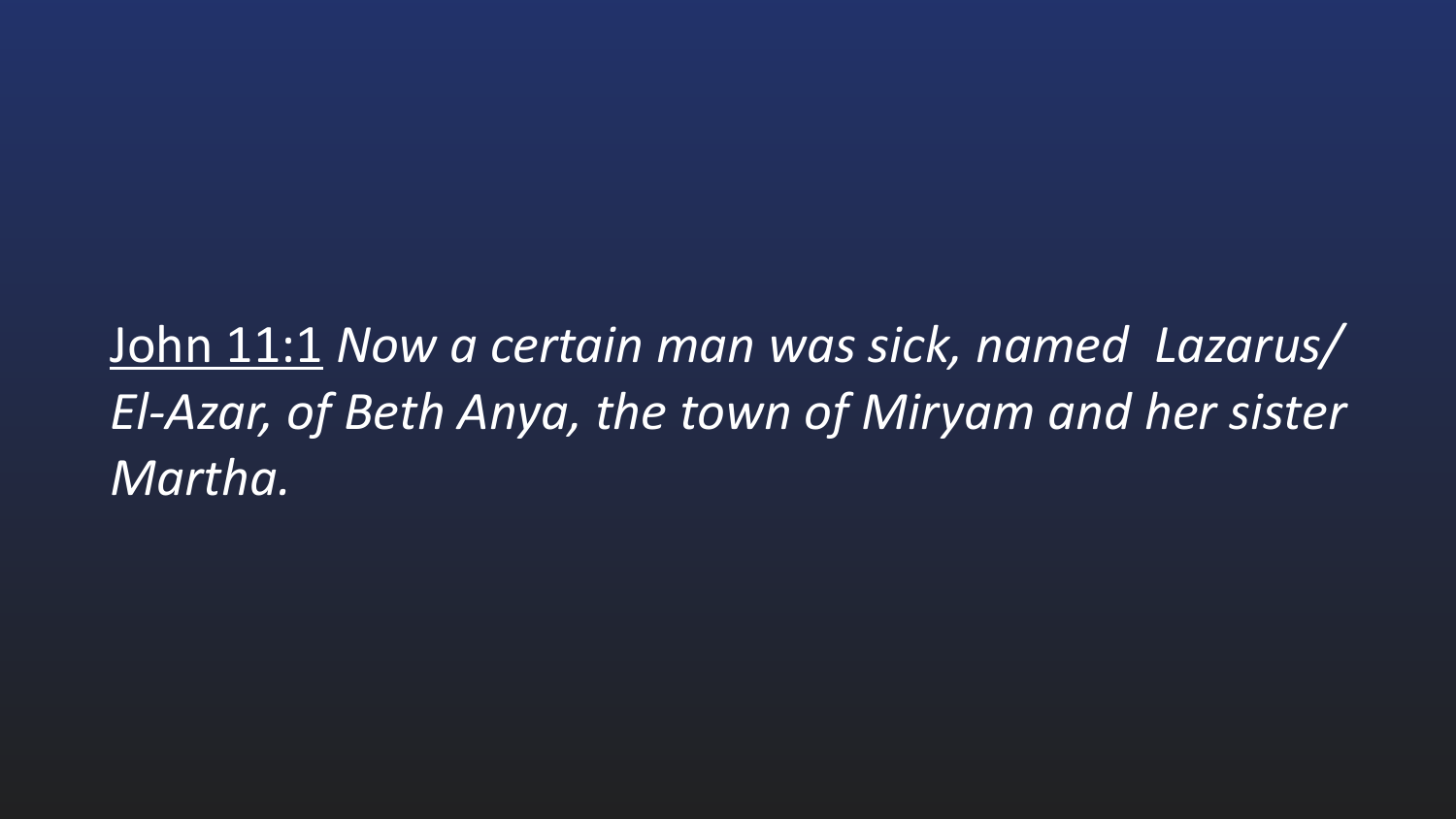1 Peter 1:10 Of which salvation the prophets have enquired and searched diligently, who prophecied of the grace that should come unto you.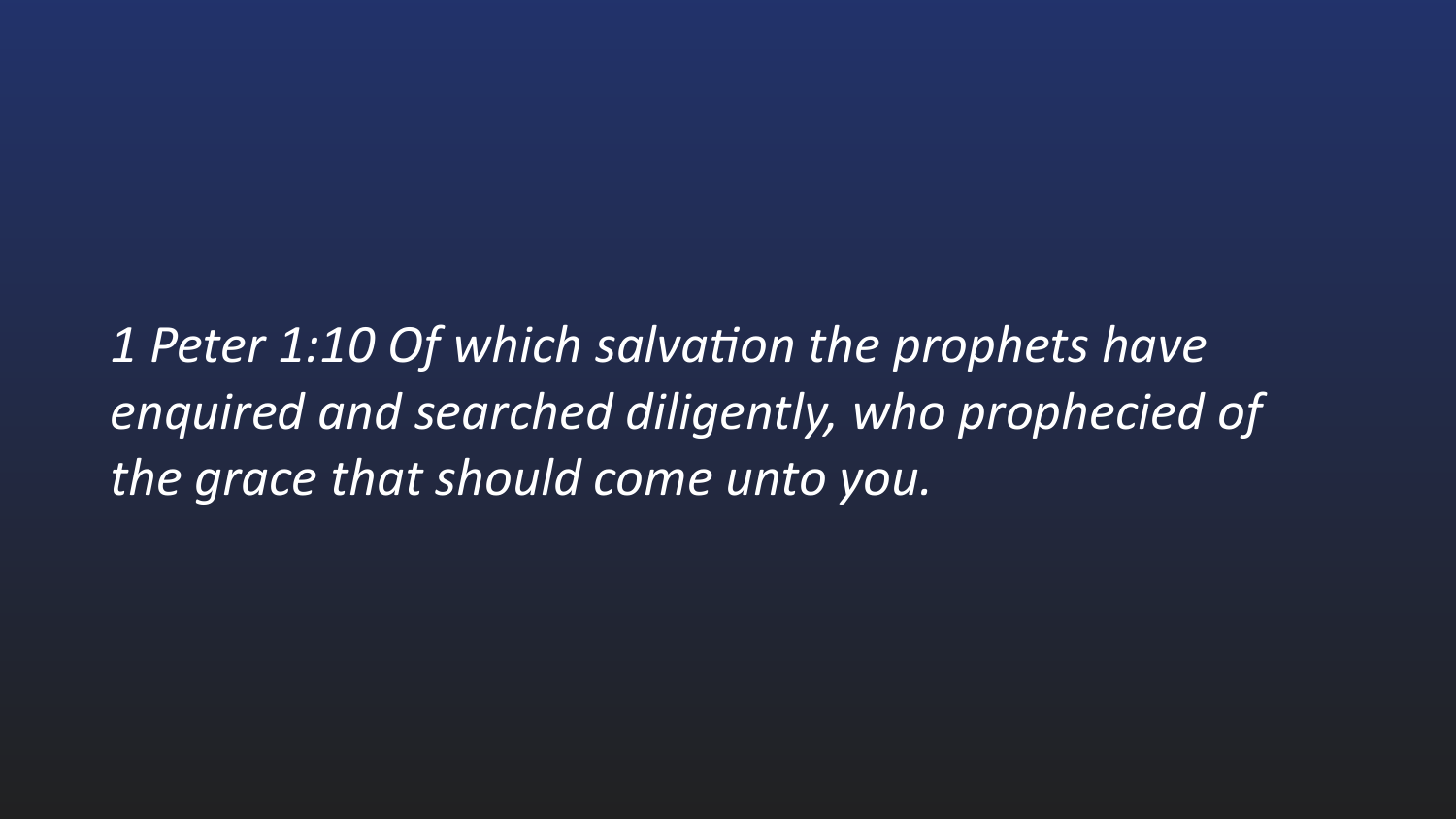*Ezekiel 34:4 The diseased have you not strengthened,*  neither have you healed those who were sick, neither have you bound up those who were broken, neither have you brought back those who were driven away, neither have you sought those which were lost; but with force and with cruelty have you ruled over them.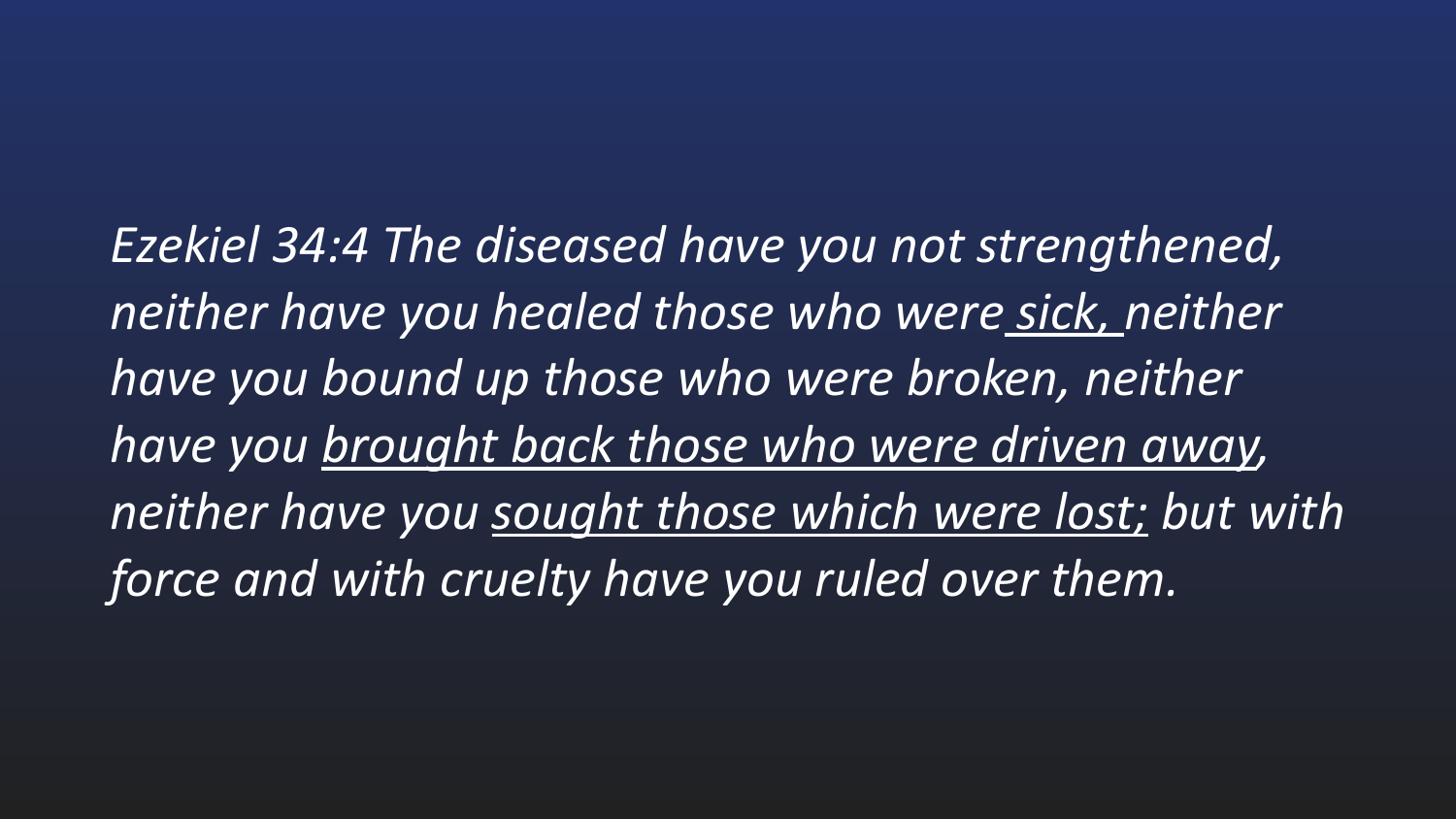*Hosea 5:13 When Ephraim saw his sickness, and Judah*  saw his wound, then went Ephraim to the Assyrian, and sent to king Jareb: yet could he not heal you, nor cure *you of your wound.*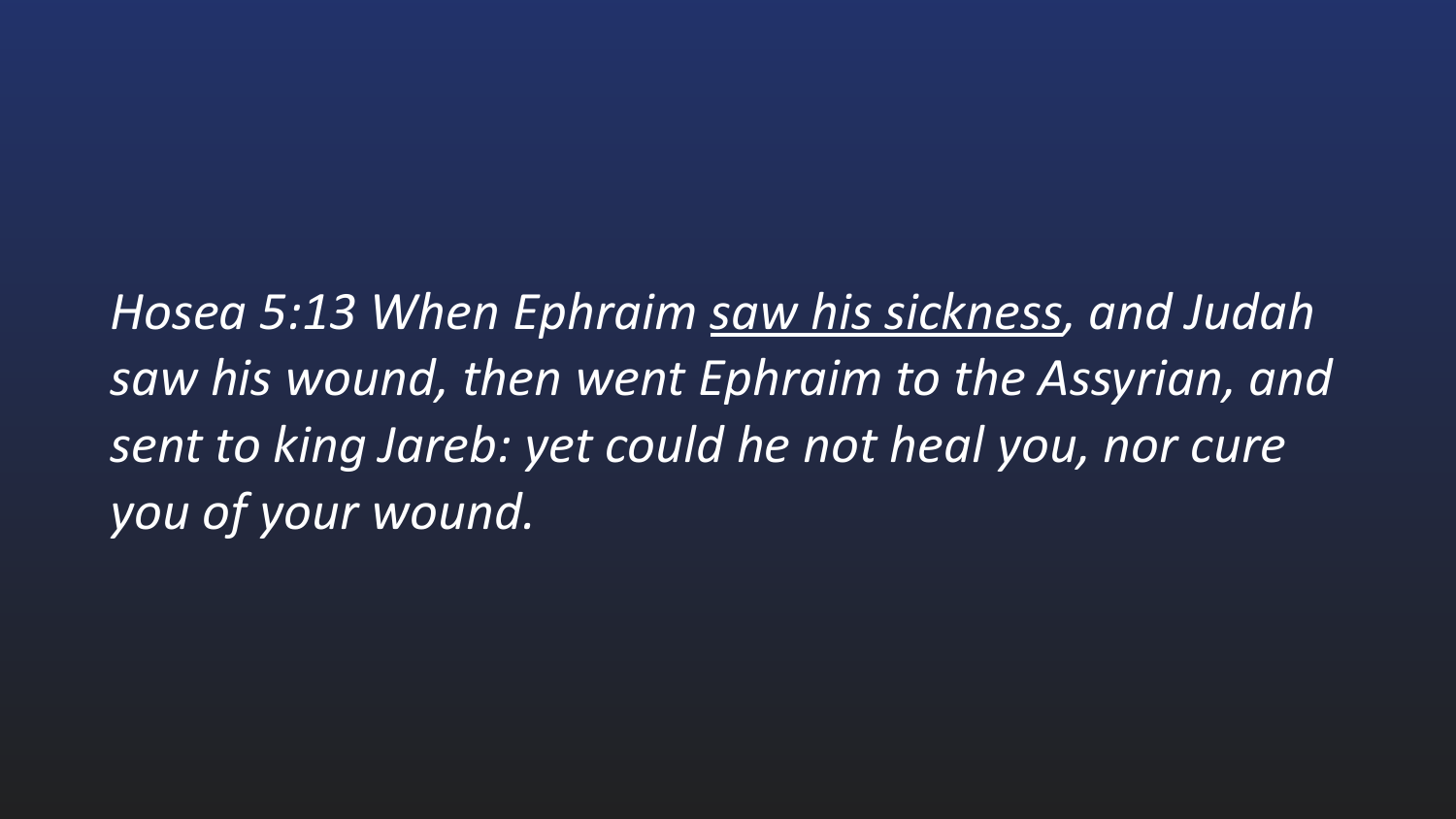*Matthew 4:23 And Yahusha went about all Galilee,* teaching in their synagogues, and preaching the gospel of the kingdom, and healing all manner of sickness and all manner of disease among the people.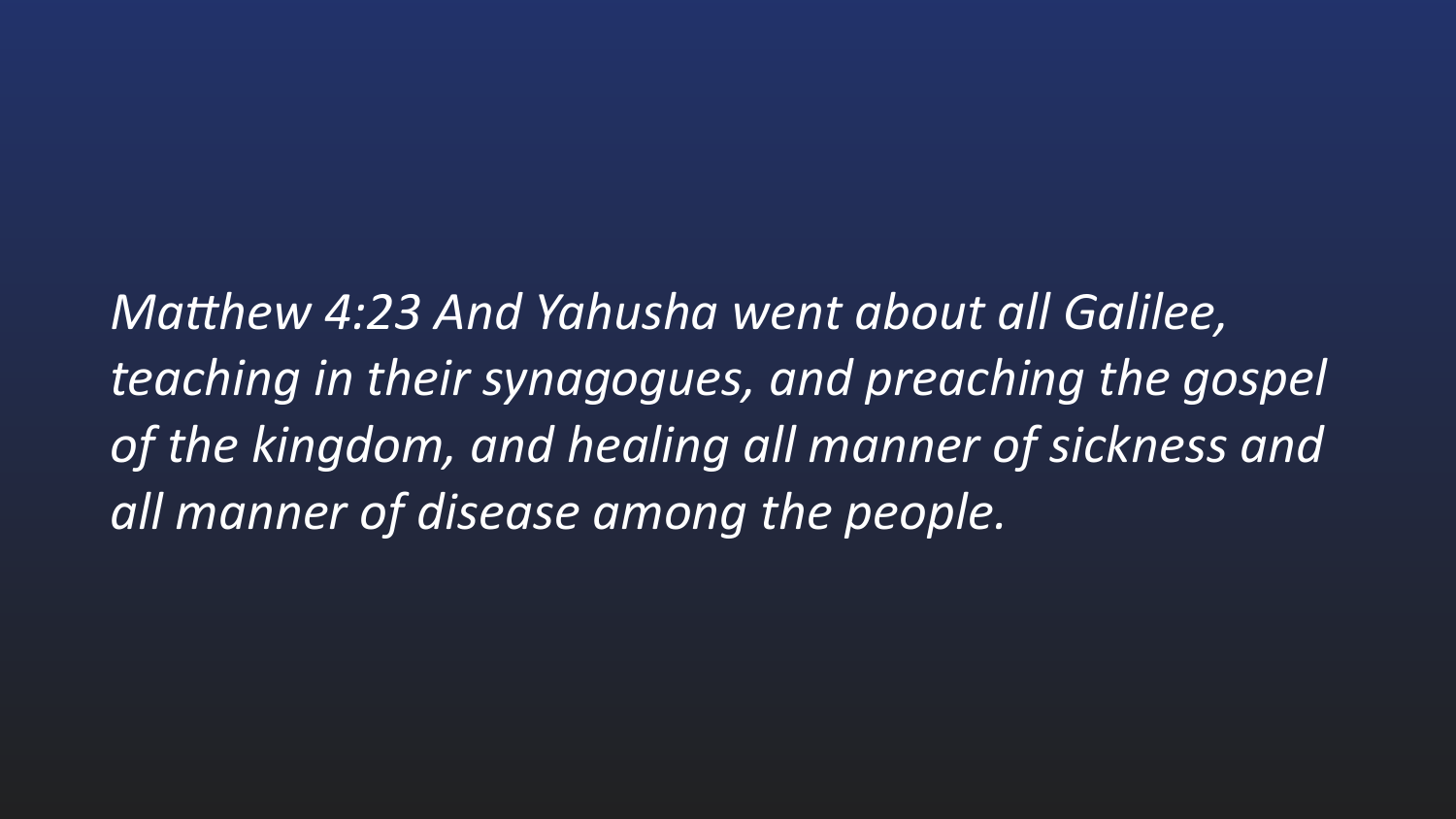John 11:2-3, 2 It was that Miryam who anointed Yahusha with ointment, and wiped His feet with her hair, whose brother Lazarus/El-Azar was sick. 3 *Therefore his sisters sent to Him, saying, Master, see, he* whom You love is sick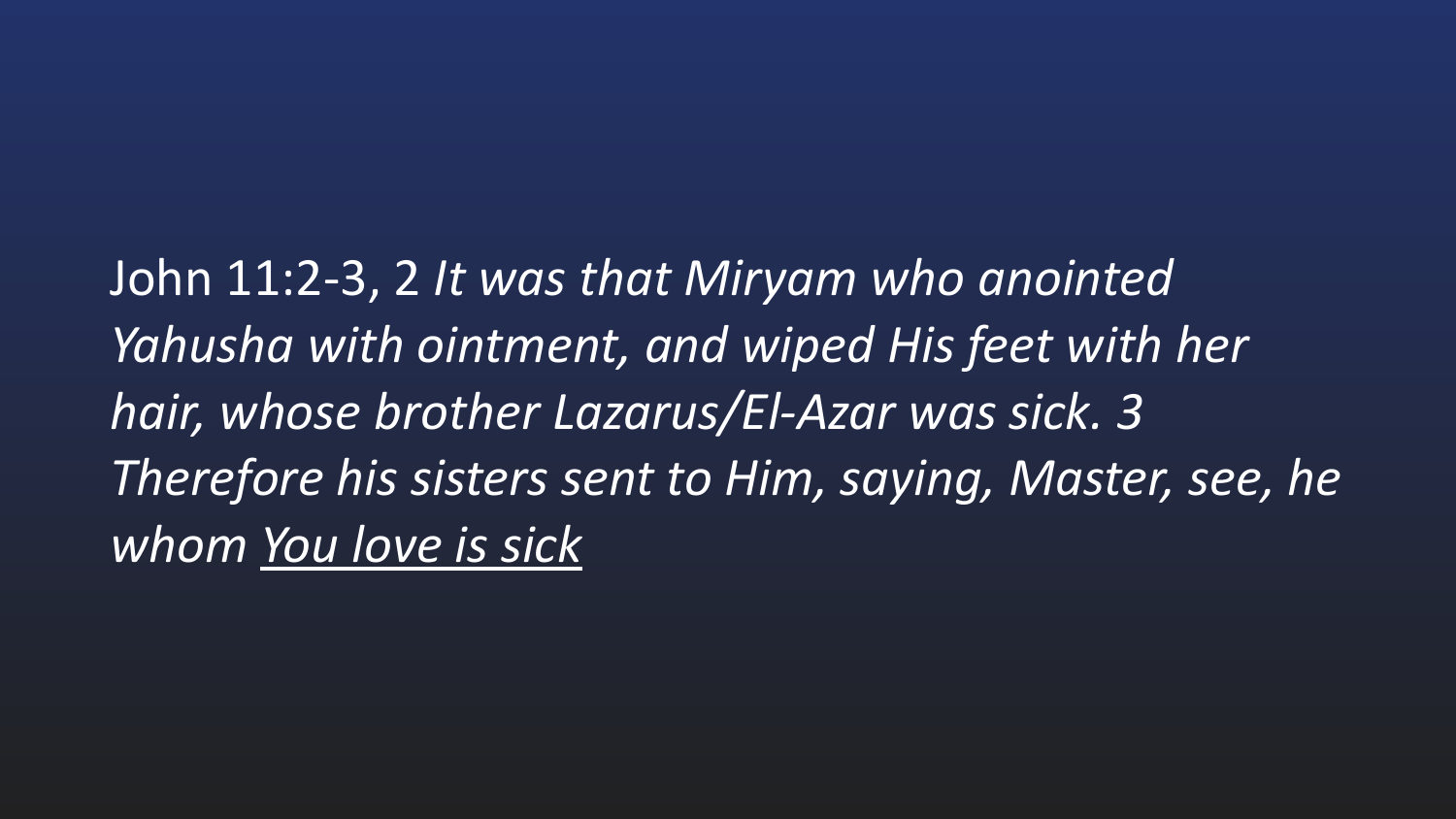Deuteronomy 7:6-8, 6 For you are a kadosh people to יהוה *your Elohim:* יהוה *your Elohim has chosen you to* be a special people to Himself, above all people that are *upon the face of the earth. 7* יהוה *did not set His love* upon you, nor choose you, because you were more in number than any people; for you were the fewest of all *peoples: 8 But because* יהוה *loved you, and because He would keep the oath which He had sworn to your fathers (Gen. 12 MalkiTzedik Oath).*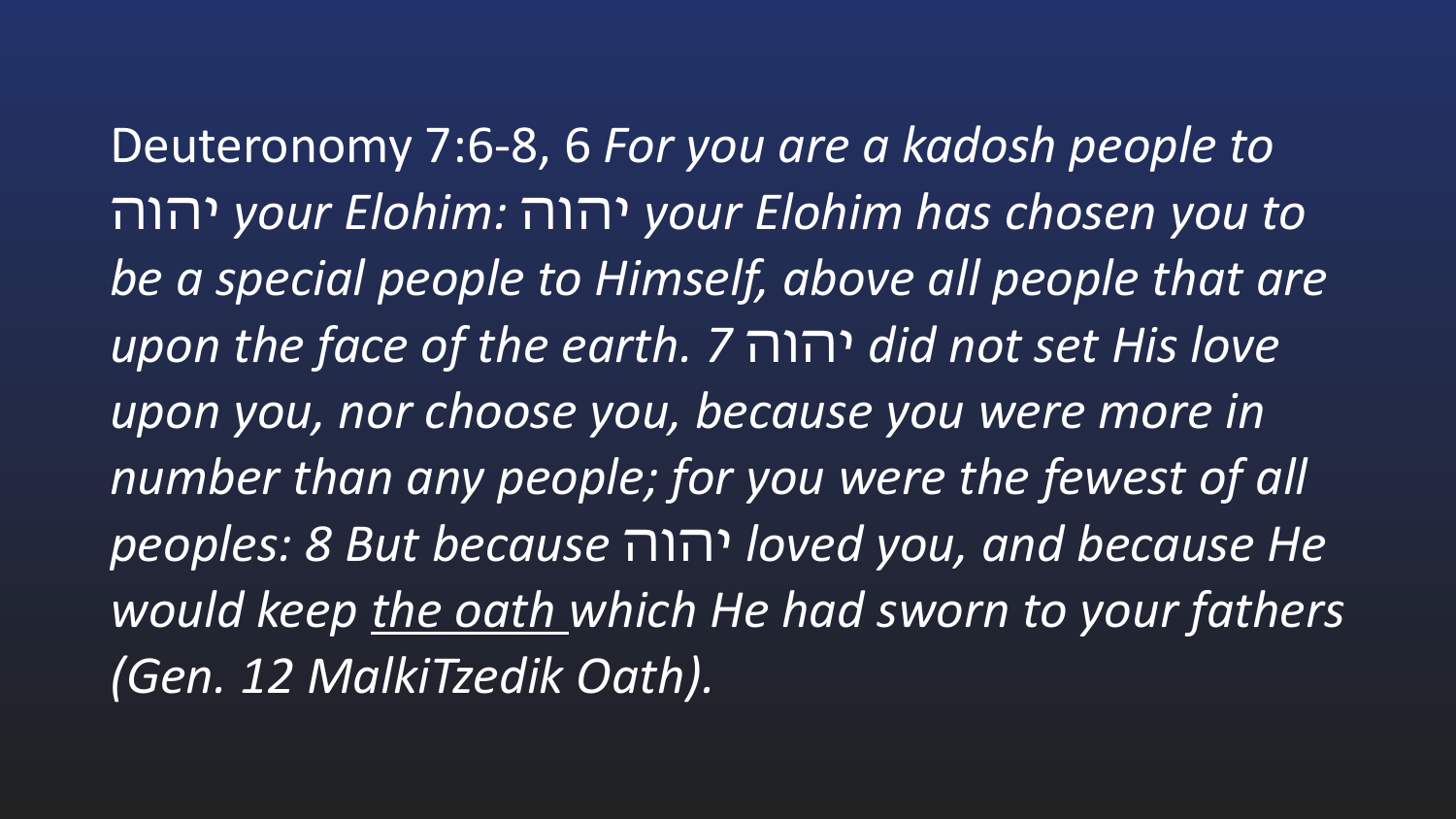John 11:4 When Yahusha heard that, He said, This *sickness is not to death, but for the glory of* יהוה*, that the Son of* יהוה *might be esteemed by this.*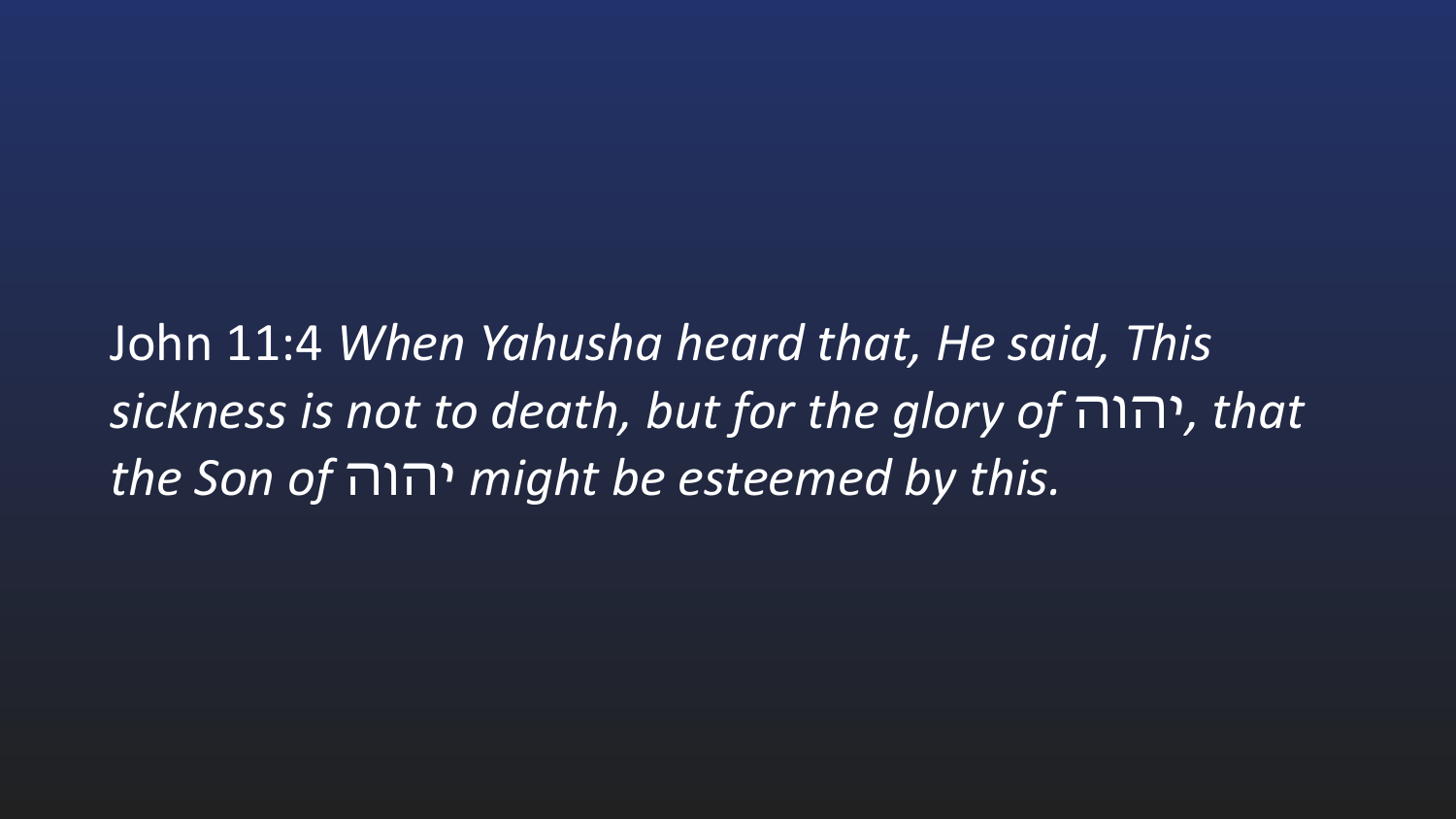Isaiah 44:23 *Sing, O heavens; for* יהוה *has done it: shout, you depths of the earth: break forth into singing, you mountains, O forest, and every tree in it: for* יהוה has redeemed Jacob, and lifted Himself up in Yisrael.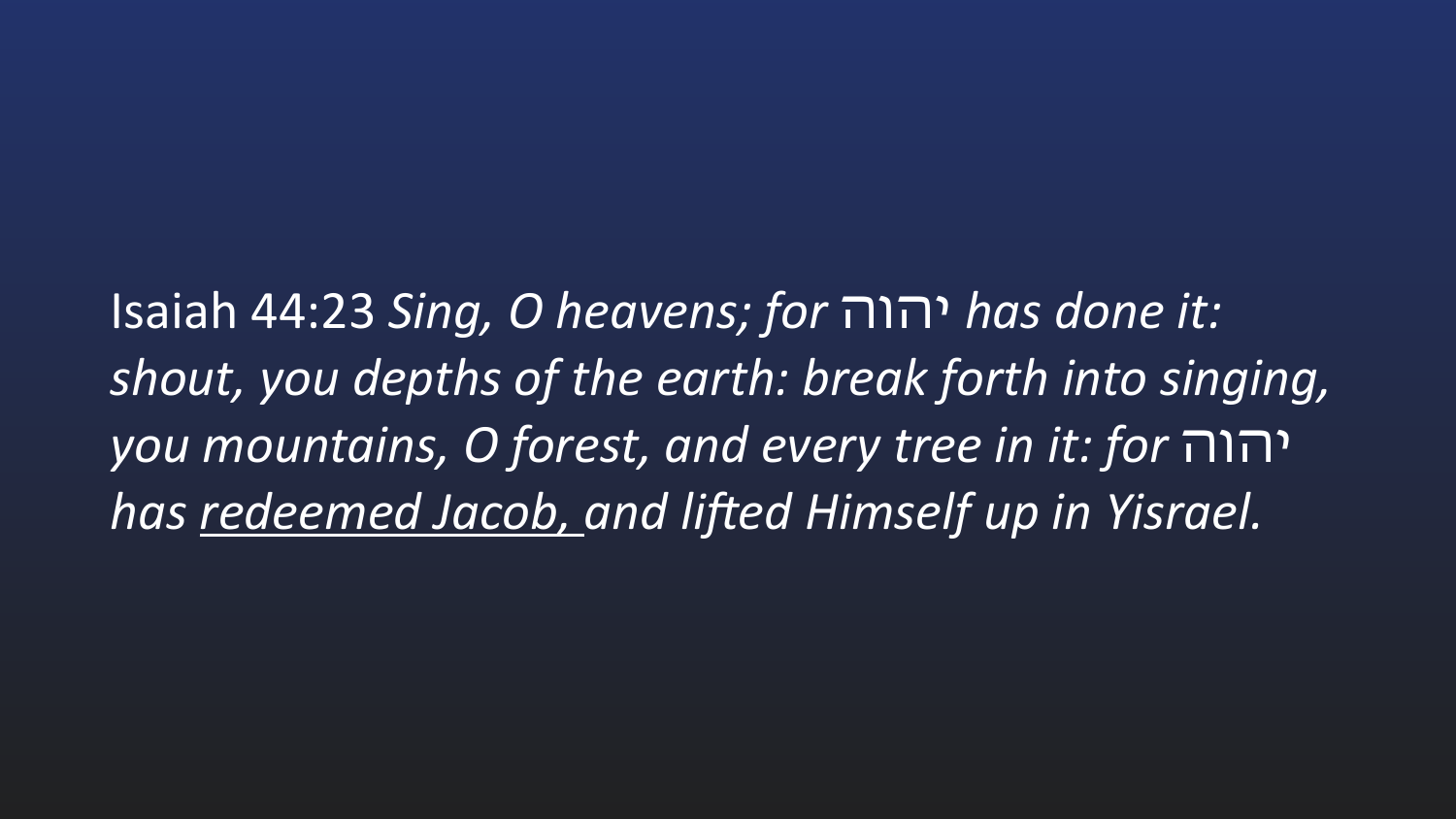Isaiah 49:3 listen oh coastlands.... You are My Eved, O *Yisrael, through whom I will be lifted up.*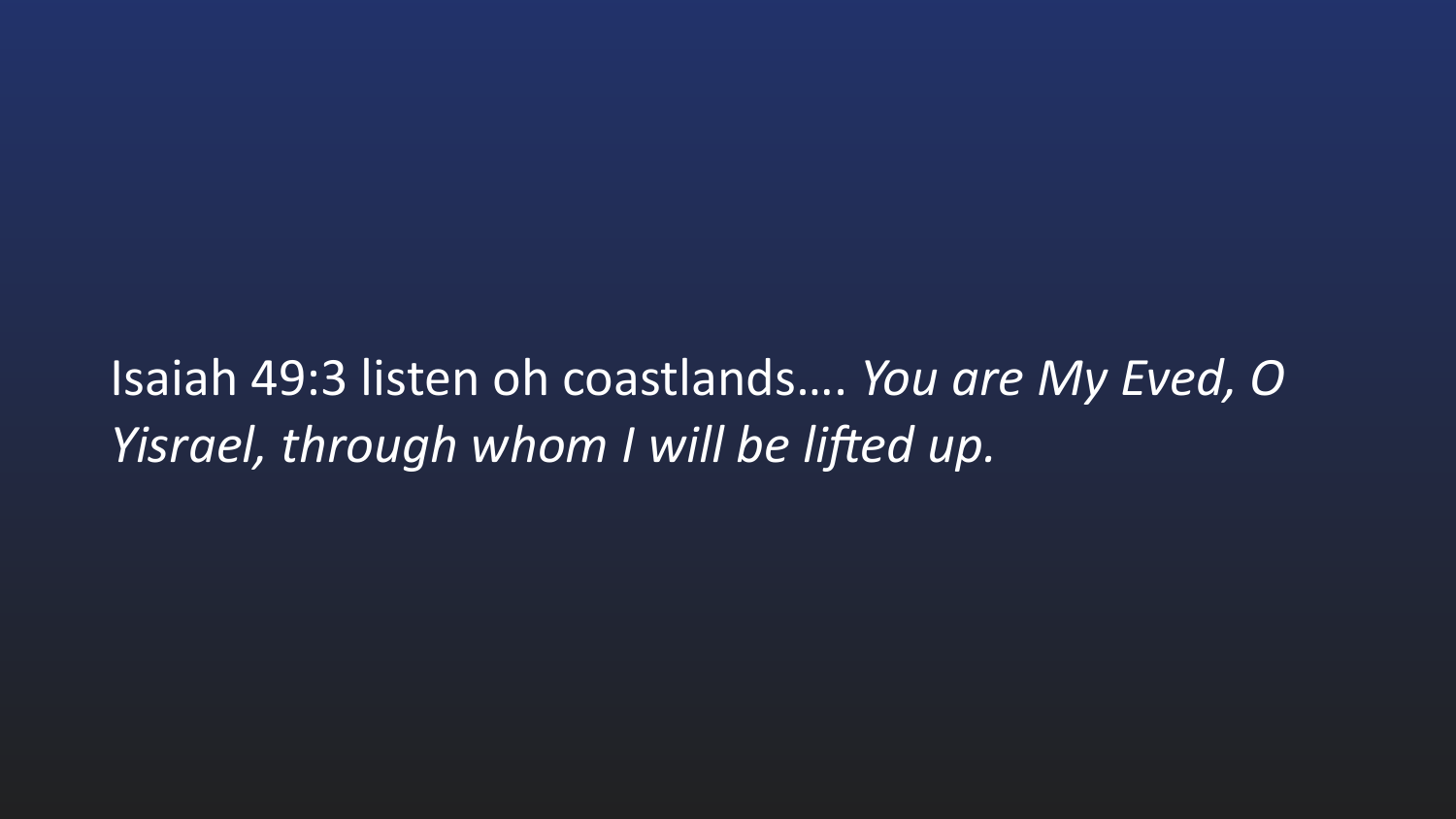Ezekiel 39:21-29: 21 And *I* will set My glory among the *gentiles, and all the gentiles shall see My judgment that* I have executed, and My hand that I have laid upon *them.* 22 *So Beit Yisrael shall know that I am* יהוה *their Elohim from that day and forward.* 23 And the gentiles **Shall know that House of Yisrael went into exile for their** *iniquity:* because they trespassed against Me, therefore I *hid My face from them, and gave them into the hand of their enemies: so they all fell by the sword.*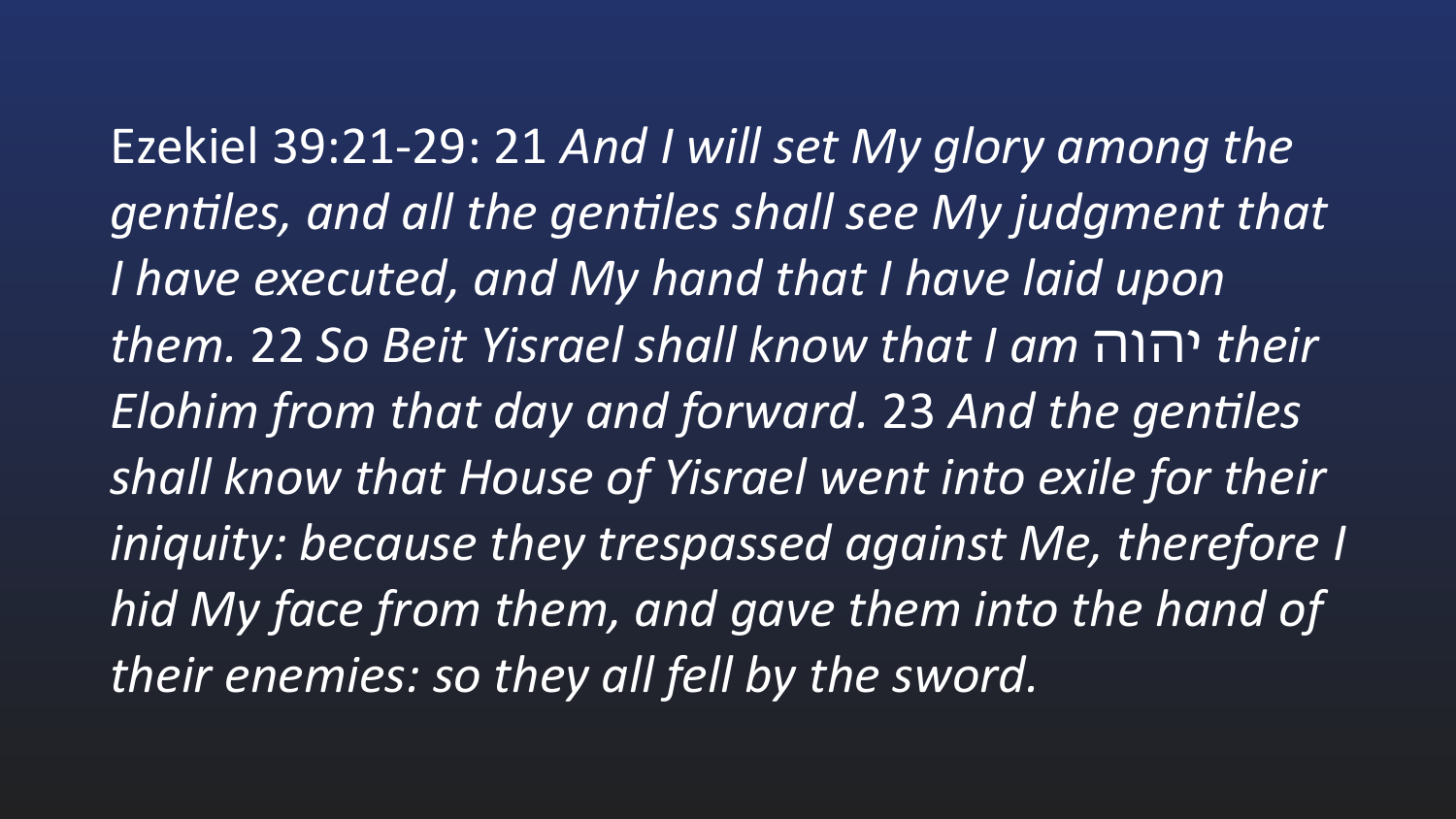**24 According to their uncleanness and according to their** transgressions have I done to them, and have hid My face from *them.*25 *Therefore this says the Master* יהוה *;Now will I bring back* again the exiles of Jacob, and have mercy upon the whole house of *Yisrael, and will be jealous for My kadosh Name;* 26 After they have borne their shame, and all their *trespasses* by which they have trespassed against Me, when they dwelt safely in their land, with no *one to make them afraid.* 27 *When I have brought them back again* from the nations, and gathered them out of their enemies' lands, and am made kadosh through them in the sight of many nations;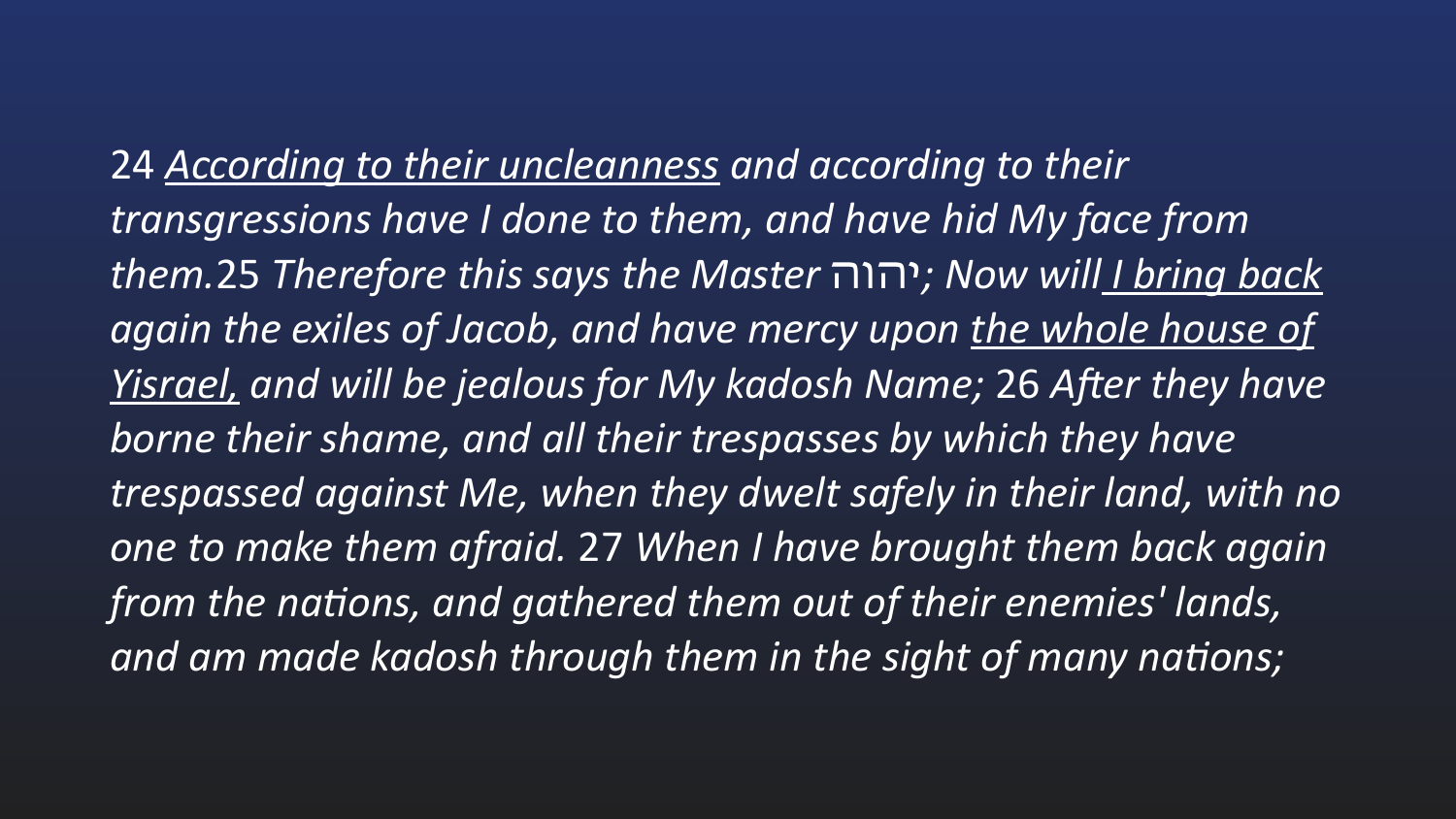28 *Then shall they know that I am* יהוה *their Elohim,* who caused them to be led into exile among the gentiles: but I have gathered them to their own land, and have left none of them there any more. 29 Neither will I hide My face from them any more: for I have *poured out My Ruach Hakodesh upon House of Yisrael,*  says the Master  $\blacksquare$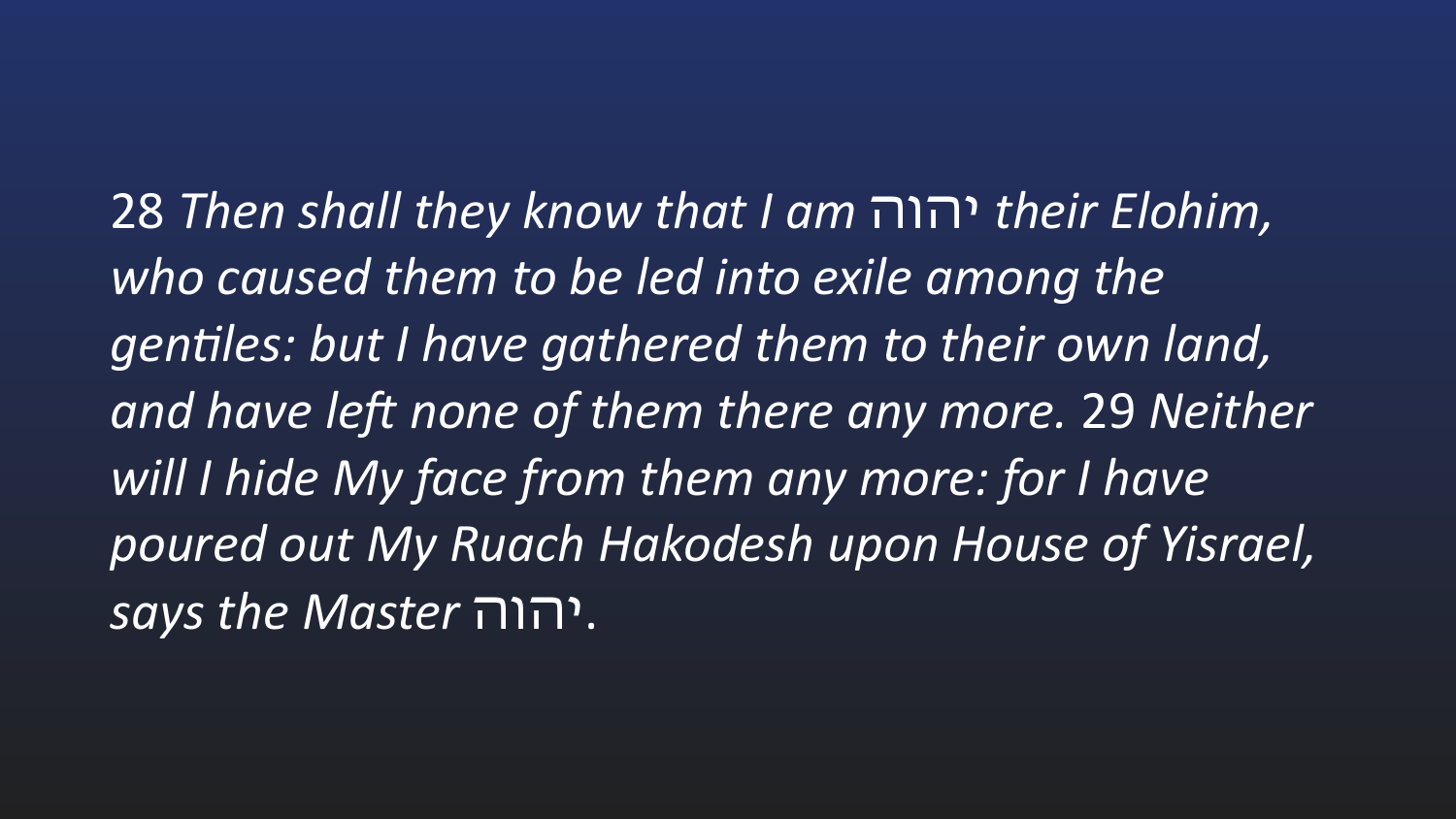John 11:5-7, 5 Now Yahusha loved Martha, and her sister, and Lazarus/El-Azar. 6 When He had heard that *he* was sick, He stayed two days still in the same place where He was.7 Then after that He said to His disciples, *Let us go into Judah again*.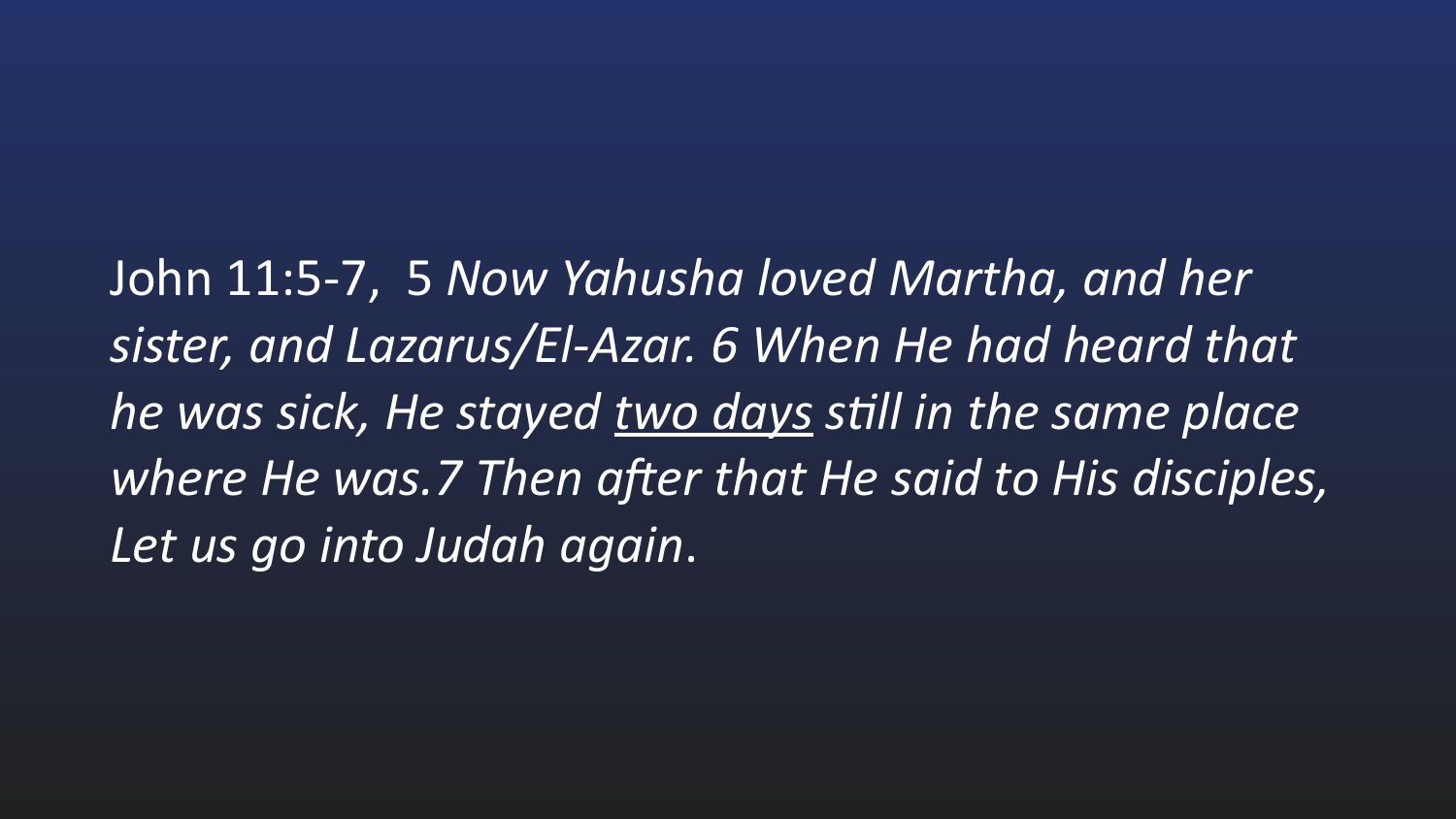John 11:8 His disciples said to Him, Master, the Jews recently sought to stone You; and You go there again? Yahusha answered, Are there not twelve hours in the *day?*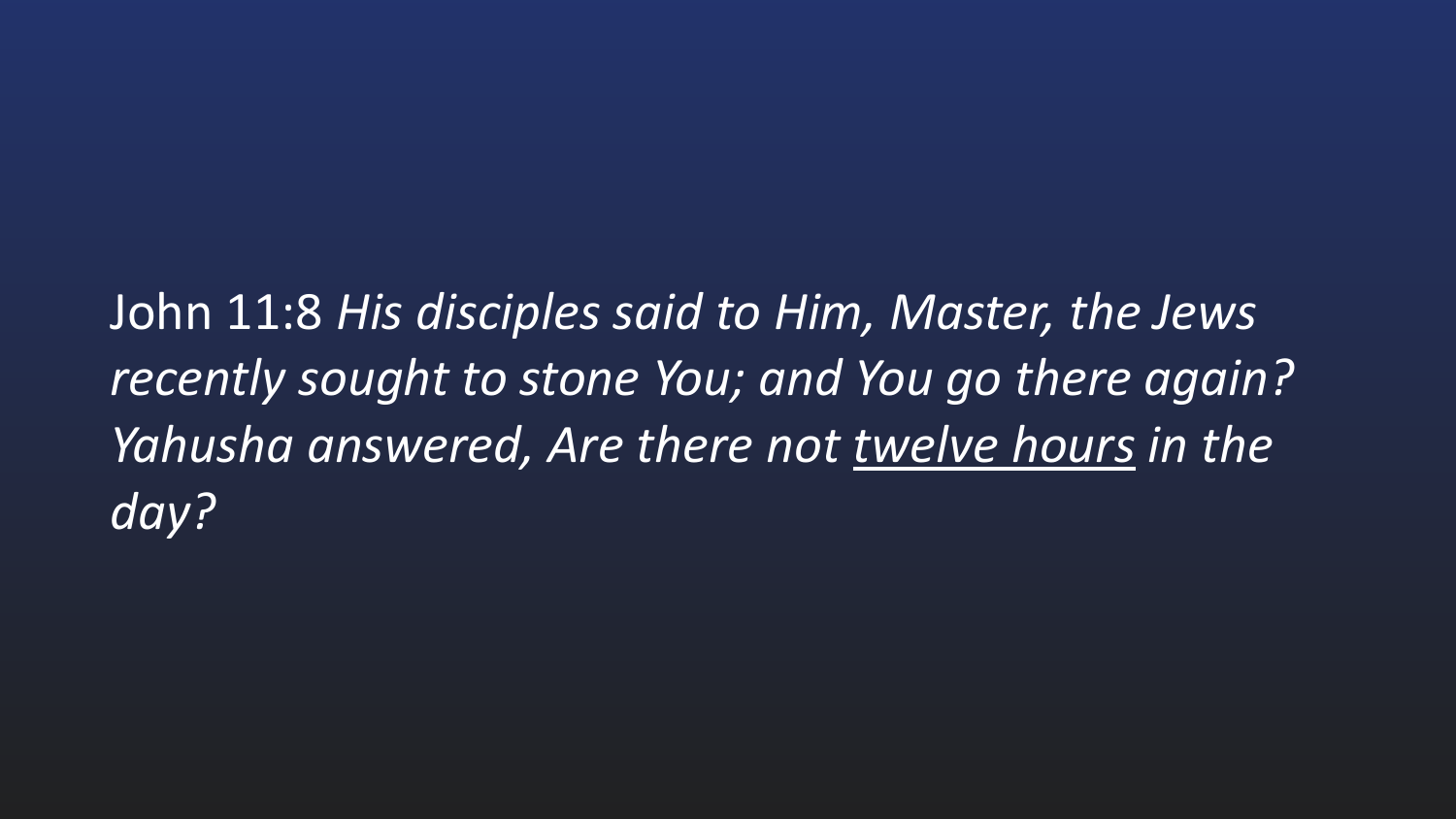John 11:9 *If any man walks in the day, he stumbles not*  because he sees the Light of the world.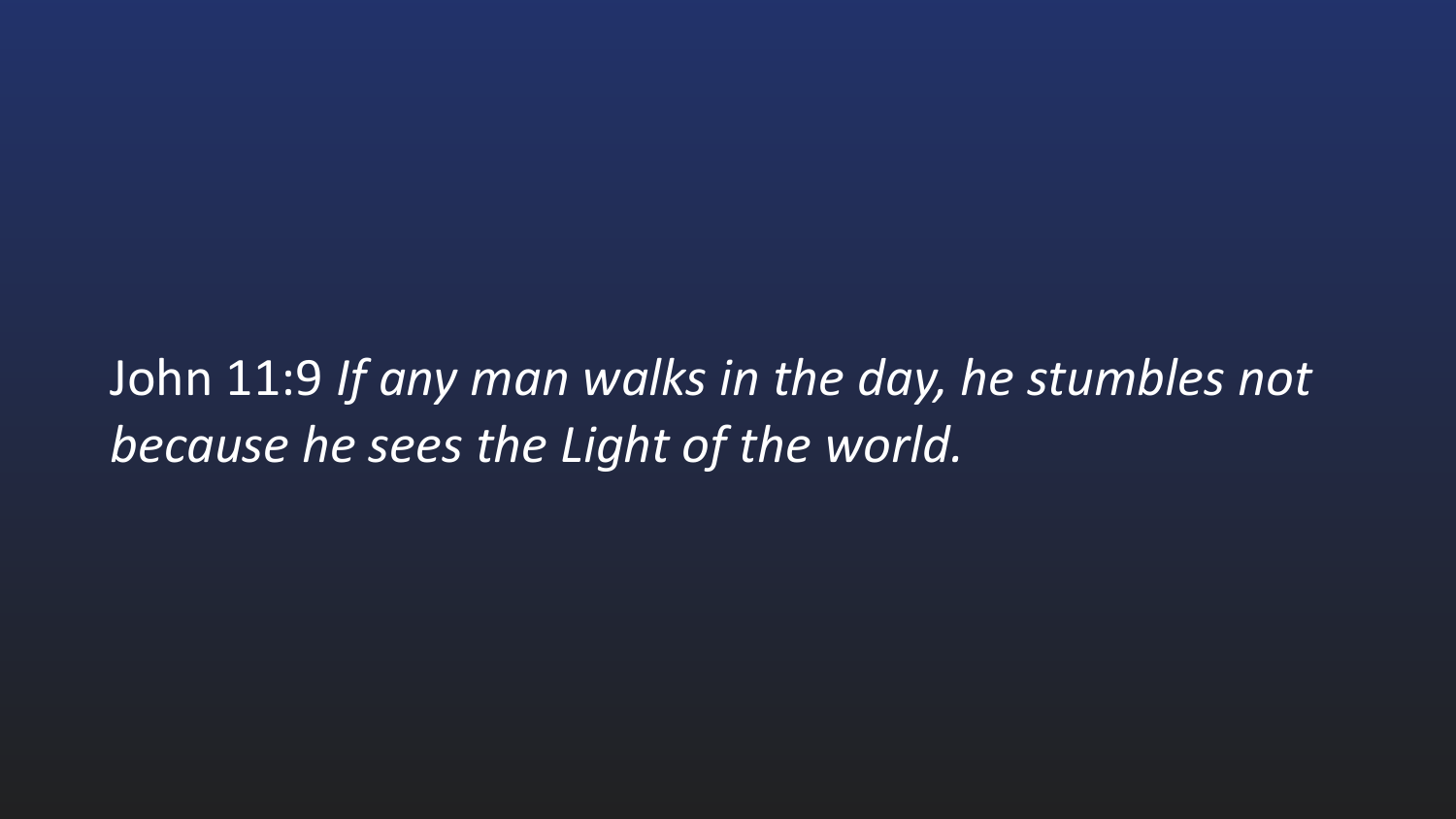Joshua 22:5 *But take diligent heed to do the* commandments and the Torah, which Moshe the *servant of* יהוה *charged you, to love* יהוה *your Elohim,* and to have your walk in all His ways, (the day) and to *keep His commandments, and to cleave to Him, and to*  serve Him with all your heart and with all your being.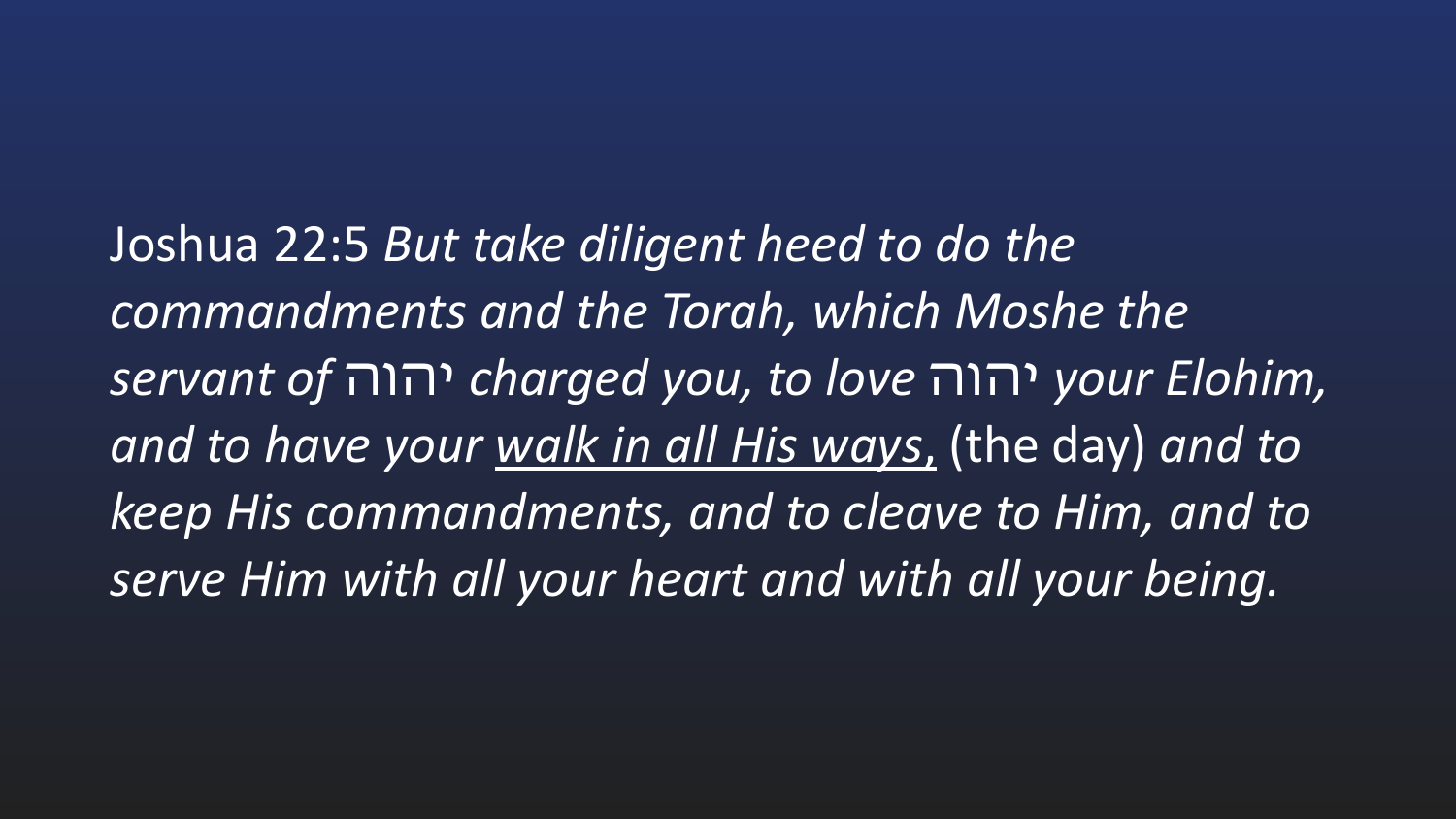Isaiah 2:3 And many nations shall go and say, Come, *and let us make aliyah to the mountain of* יהוה*, to the* House of the Elohim of Jacob; and He will teach us His ways, and we will have our walk in His paths: for out of *Tzion shall go forth the Torah, and the word of* יהוה *from Yahrushalayim.*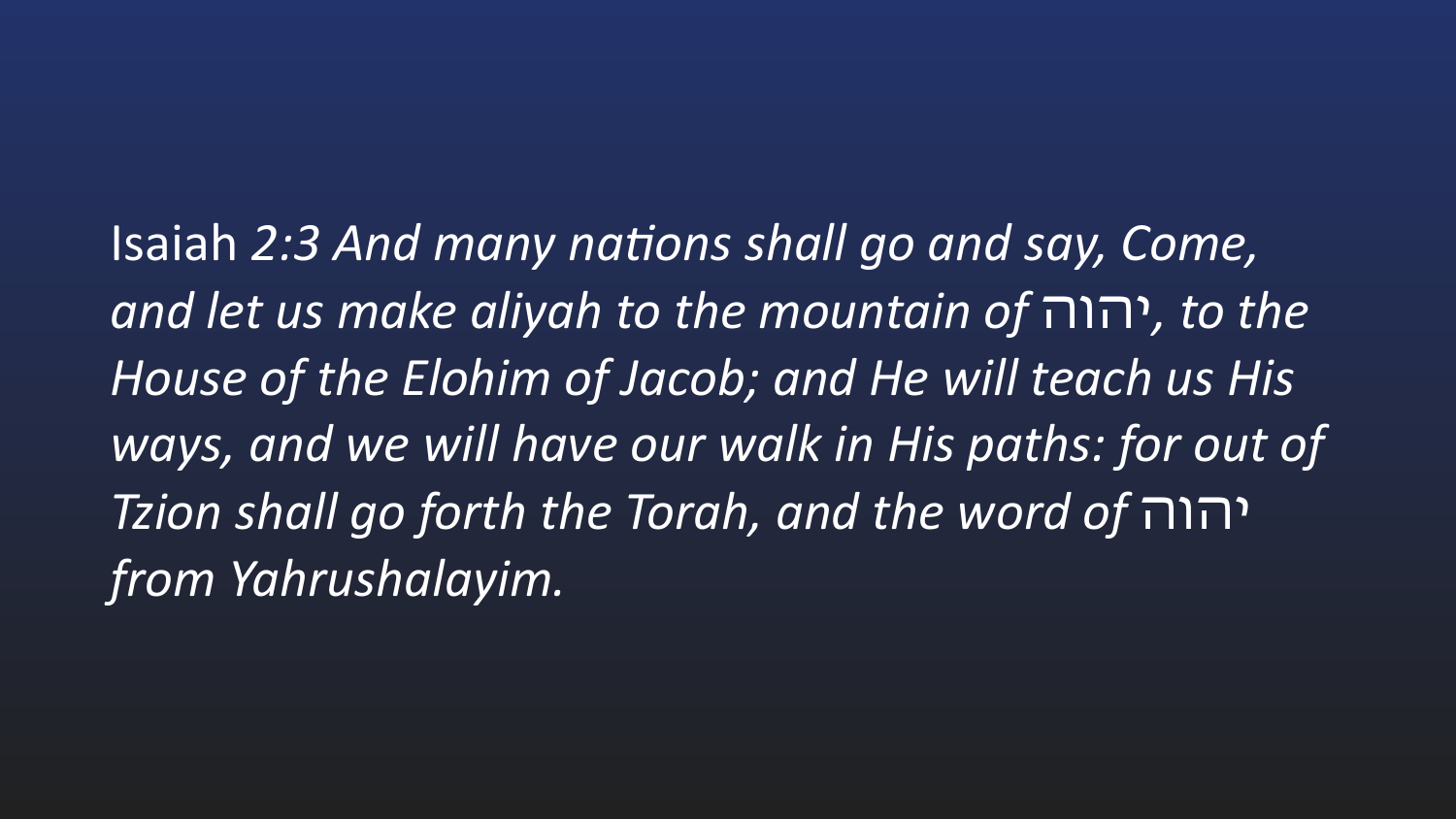Isaiah 42:24 *Who gave Jacob for a plunder, and Yisrael to the robbers? Did not* יהוה*, He against whom we* **have sinned? For they would not have their walk in His** *ways, neither were they obedient to His Torah.*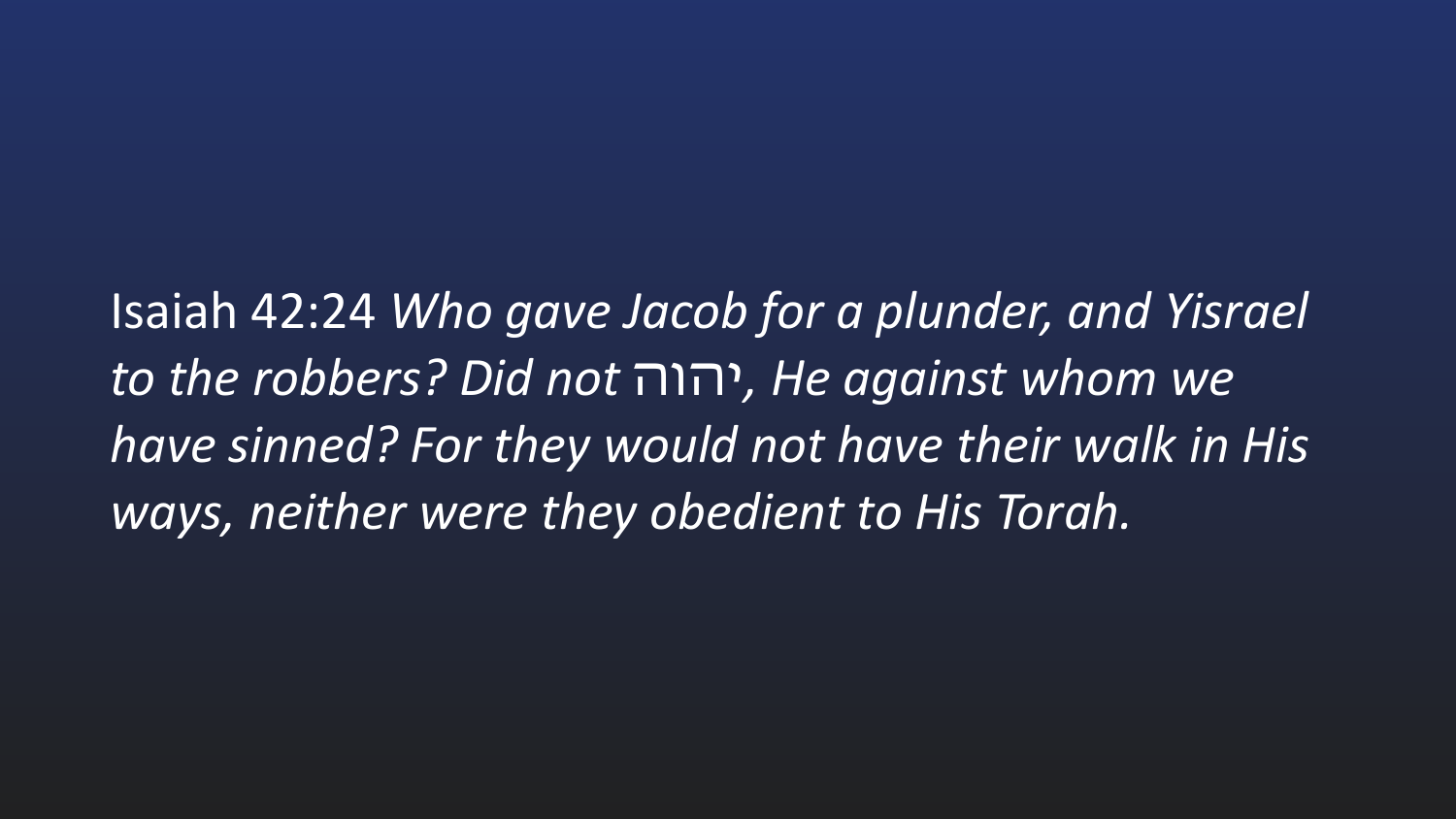*John 11:10 But if a man walks in the night, he stumbles,* because there is no Light in him.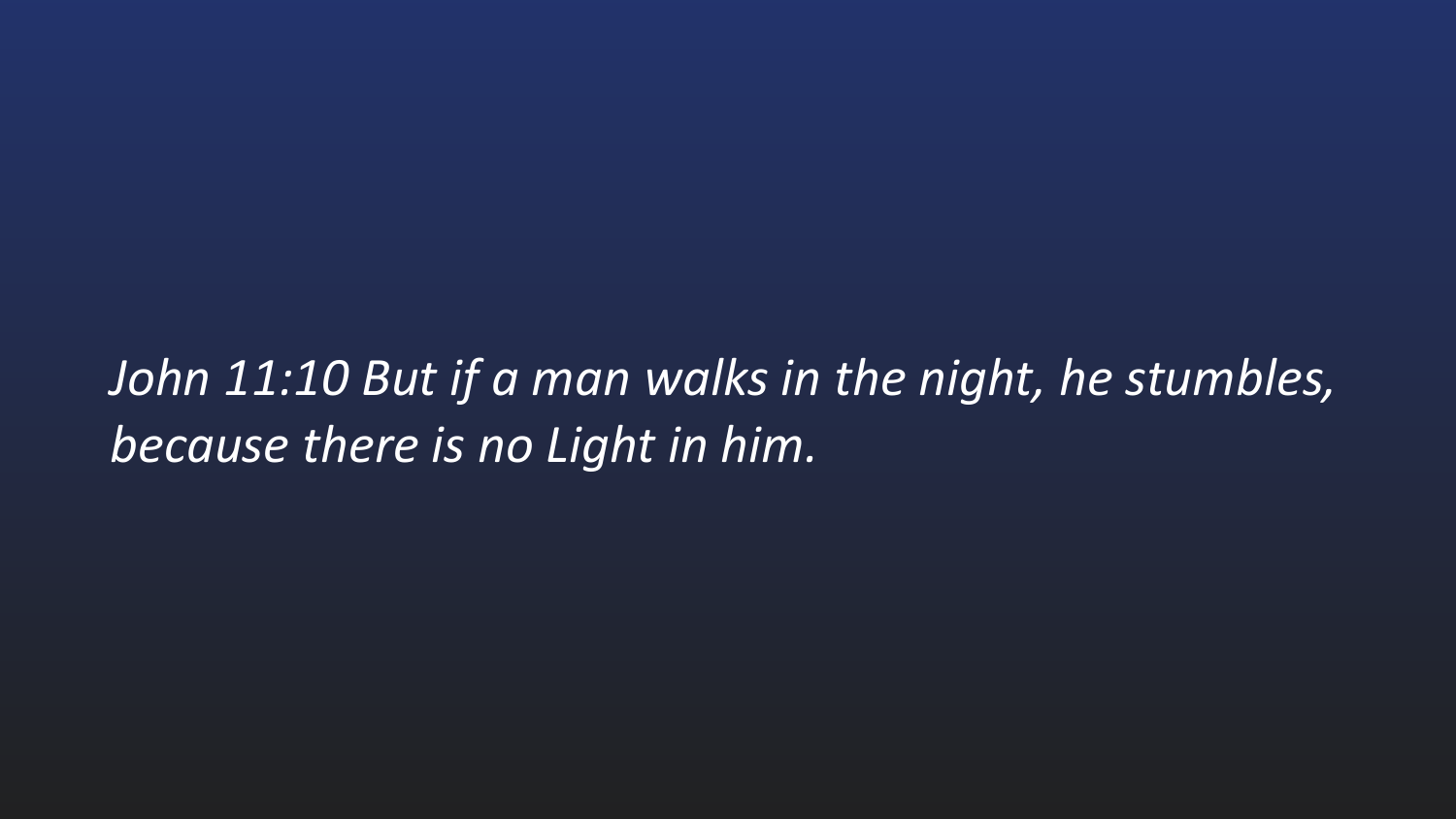Proverbs 6:23 For the commandments are a lamp; and the Torah is light; and reproofs of discipline are the way *of life.*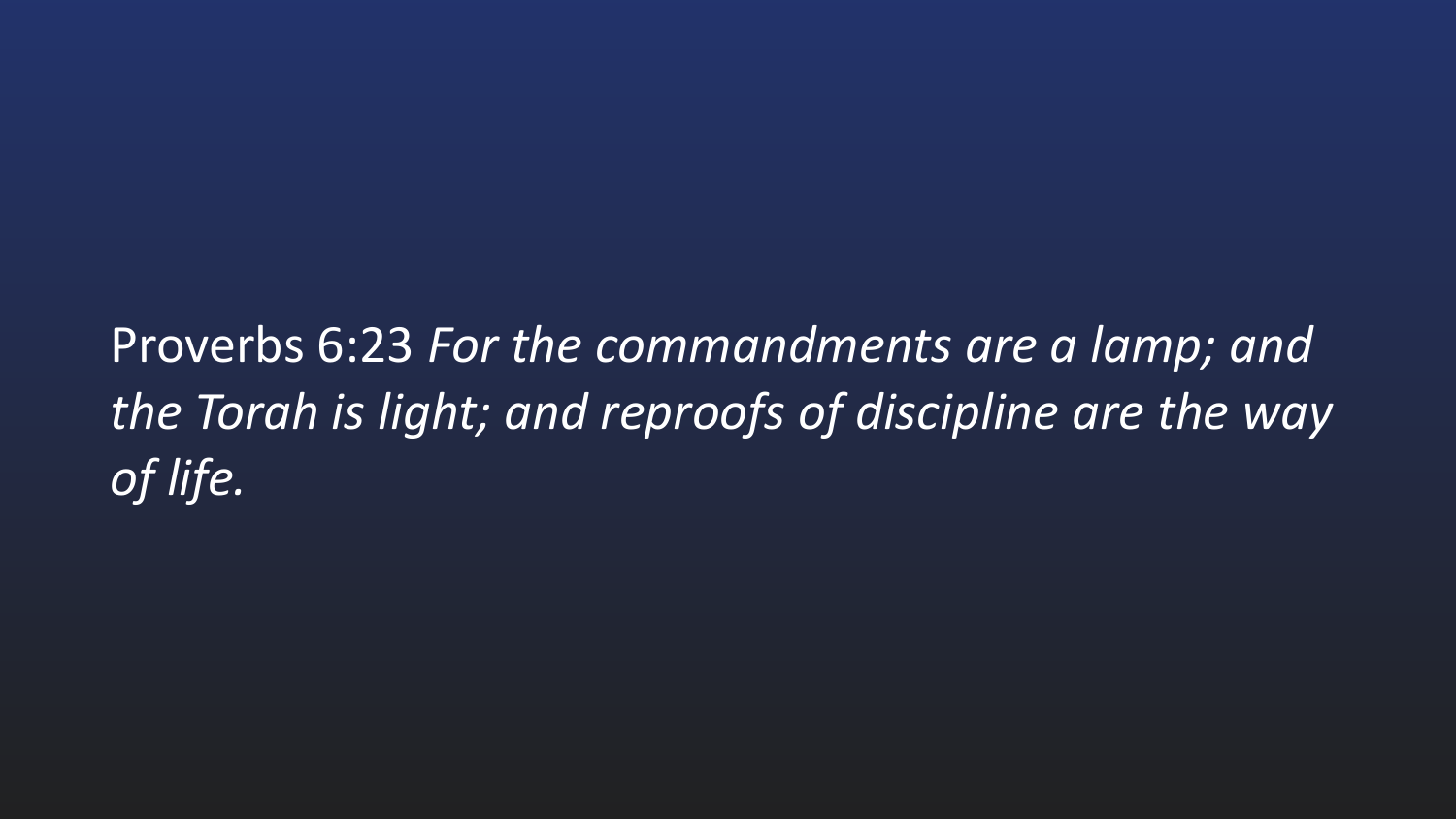Psalms 119:105 *Your word is a lamp to my feet, and a light to my path; I have sworn, and I will perform it, that I* will keep Your tzadik mishpatim-righteous judgments.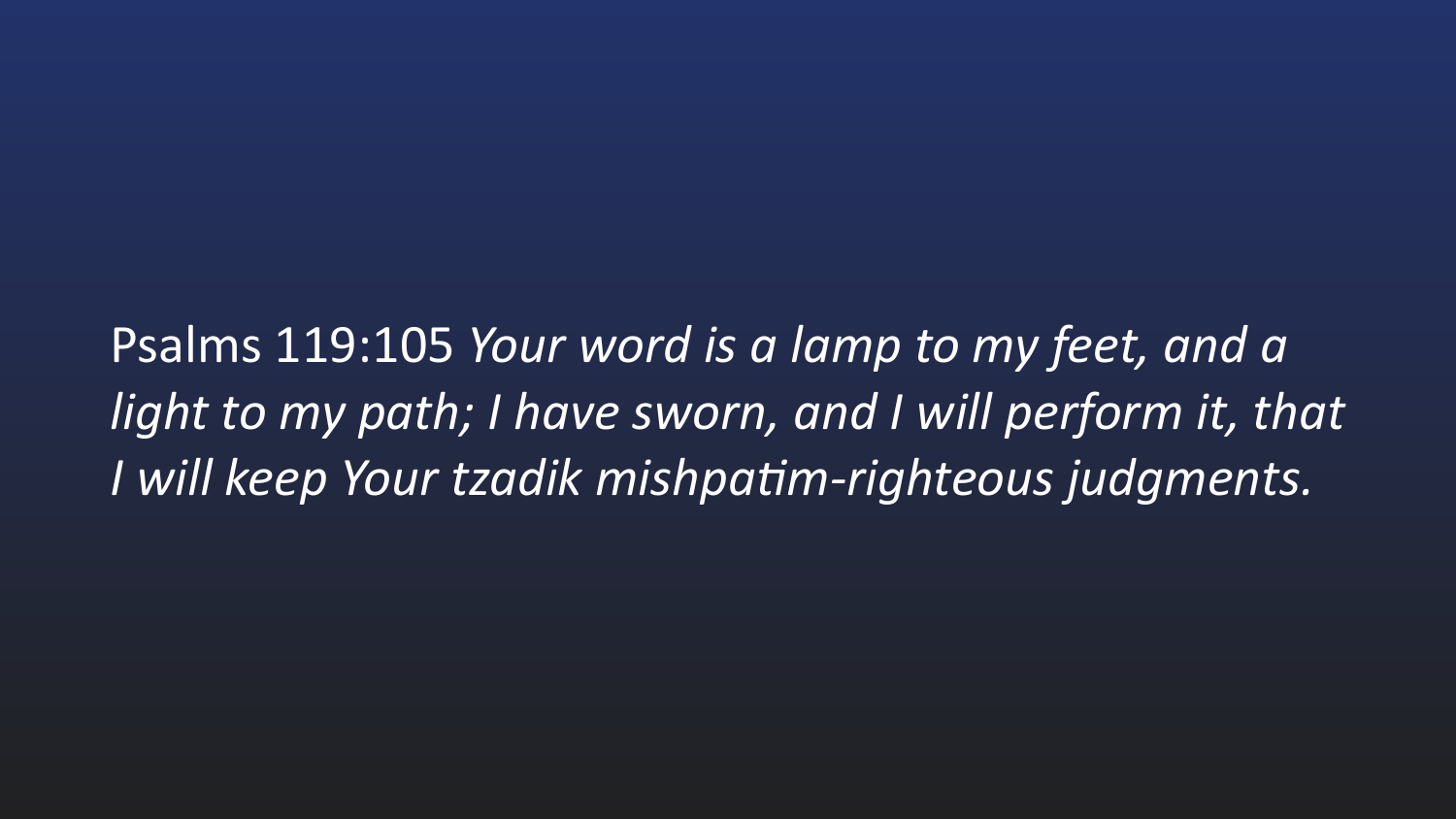*John 11:11 These things He said: and after that He said* to them, Our friend El-Azar sleeps; but I go, that I may *awake him out of sleep.*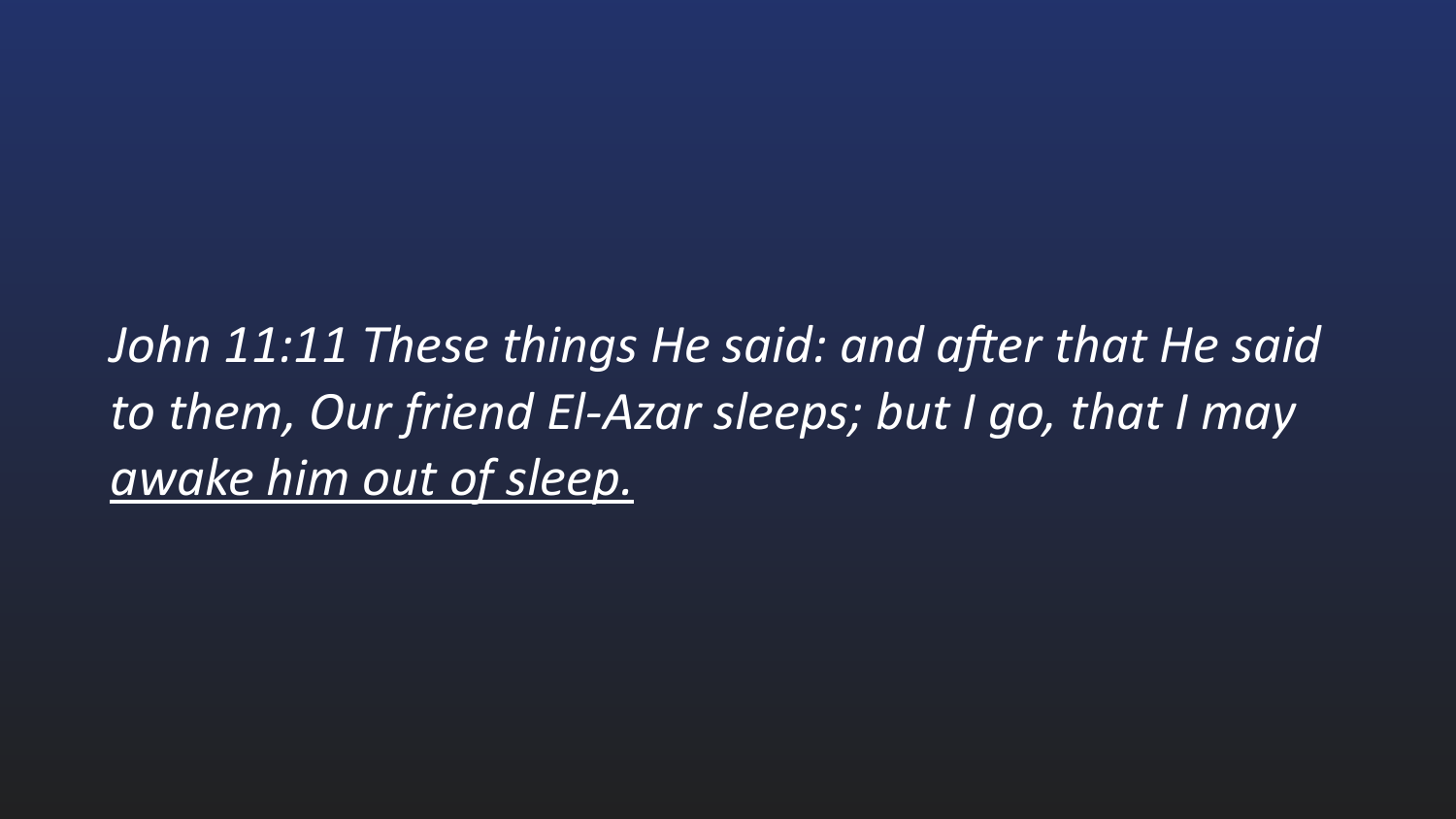Ezekiel 37:11-14, 11 Then He said to me, ben-adam, these bones are the whole of House of Yisrael: see, they say, Our bones are dried, and our hope is lost: we are cut off 12 Therefore prophesy and say to them, This says the Master יהוה *;See, O My people, I will open your graves, and cause you to come up out of your graves* (Lazarus comes forth), and *bring you into the land of Yisrael.* 13 And you shall know that I *am* יהוה*, when I have opened your graves, O My people, and brought you up out of your graves, 14 And shall put My Ruach Hakodesh in you.*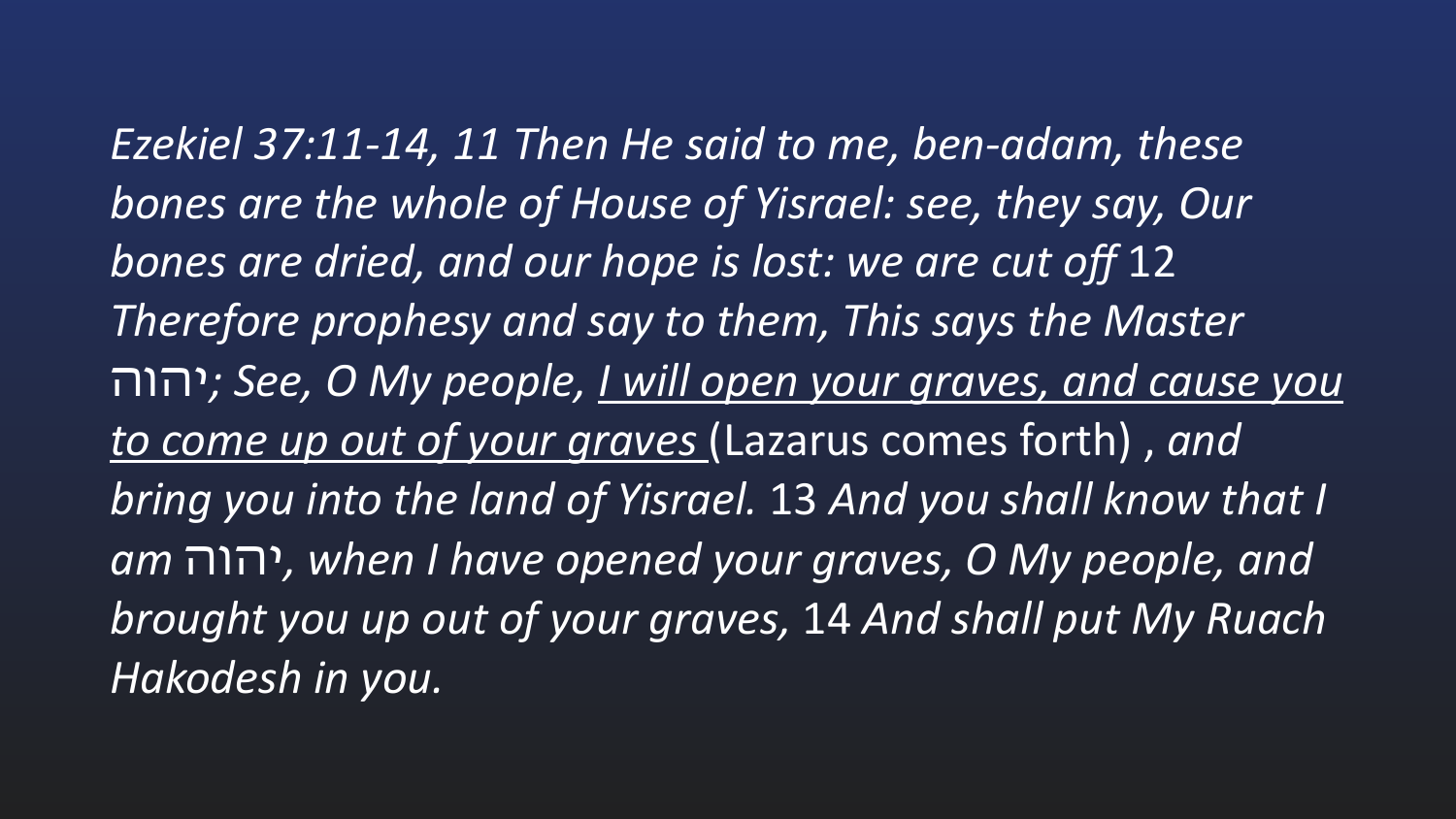*Isaiah 26:19-20,Thy dead men shall live, together with my dead body shall they arise. Awake and sing, ye that*  dwell in dust: for thy dew is as the dew of herbs, and the earth shall cast out the dead. Come, my people, enter thou into thy chambers, and shut thy doors about thee: hide thyself as it were for a little moment, until the indignation be overpast.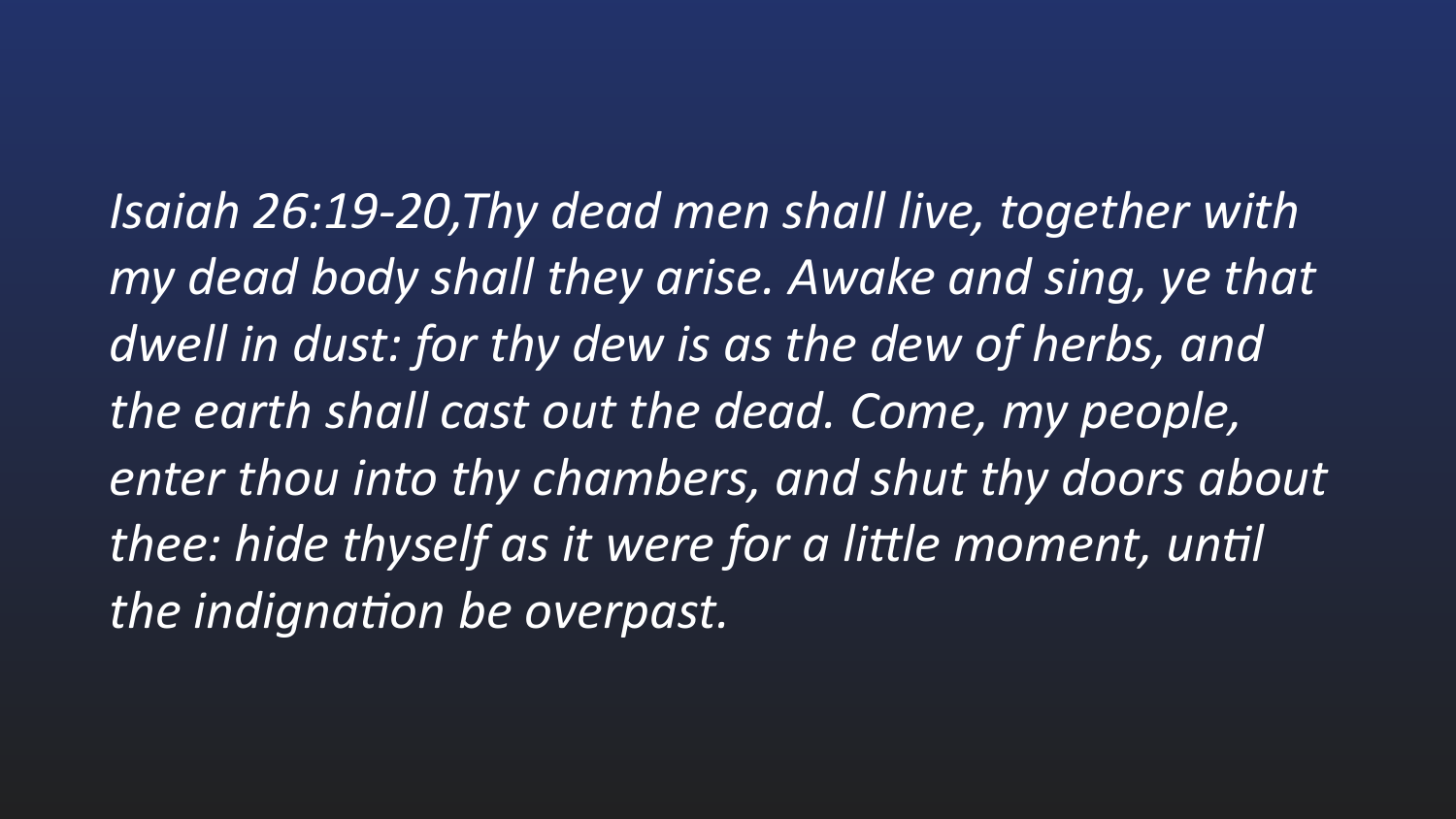*Isaiah 51:9 Awake, awake, put on strength, O Arm of*  יהוה, awake, as in the ancient days, in the generations *of old.* 

*Isaiah 52:1 Awake, awake; put on your strength, O Tzion; put on your beautiful garments.*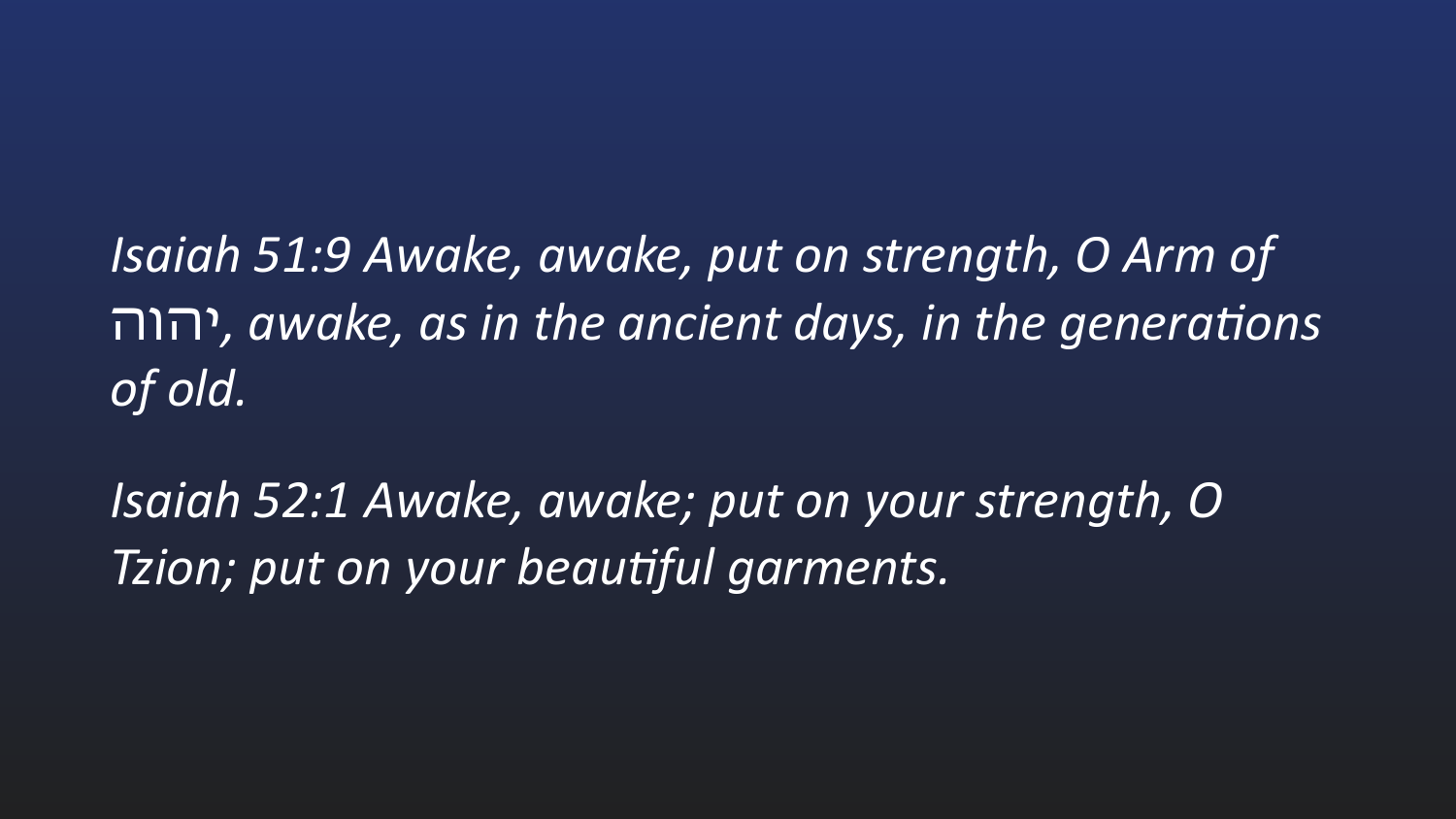*Zechariah 4:1 And the heavenly messenger that talked with* me came again, and woke me up, as a man that is *awakened out of his sleep.*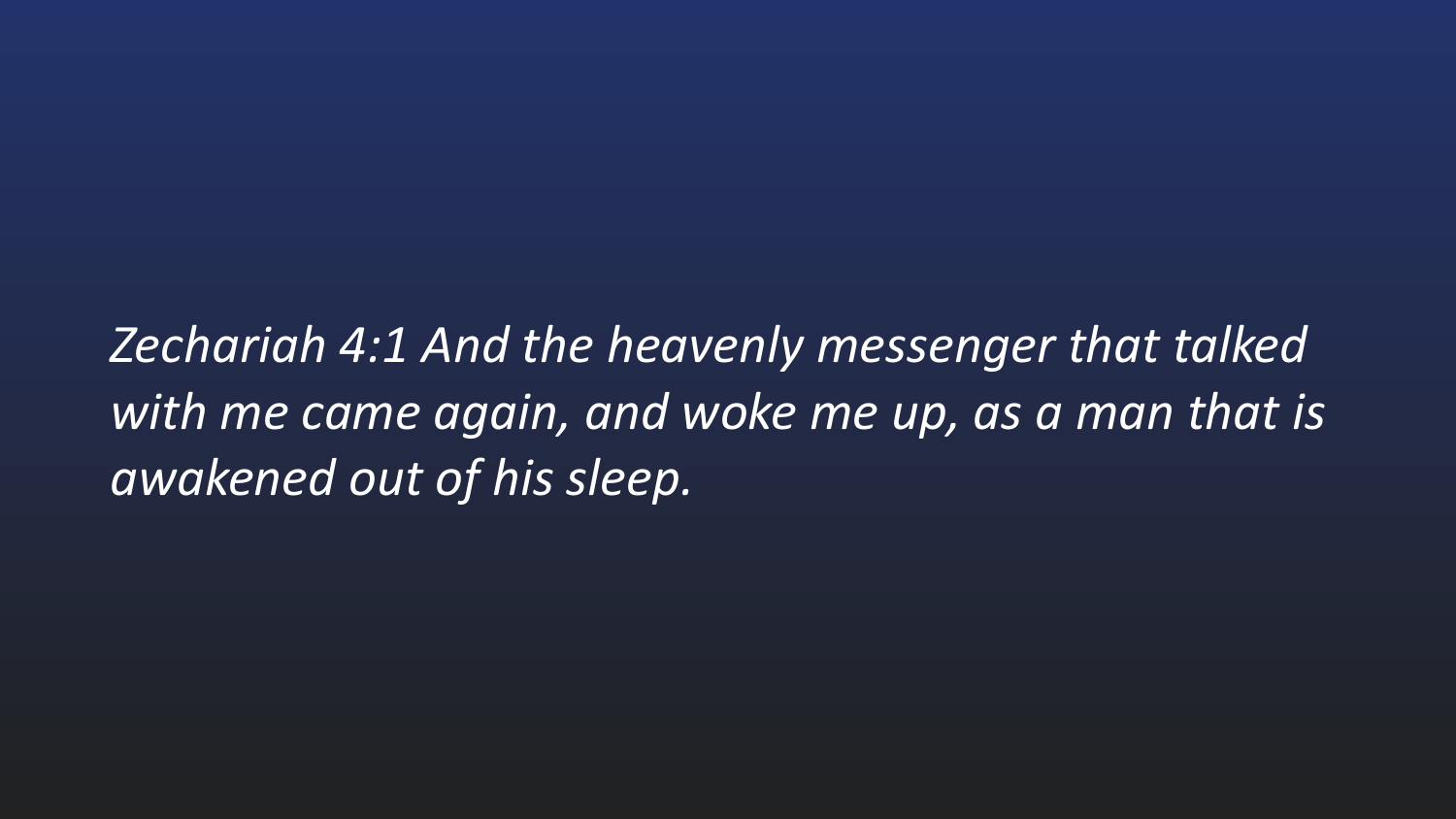*John 11:12-15, 12 Then said His disciples, Master, if he*  sleeps, he shall get well. 13 But Yahusha spoke of His death: but they thought that He had spoken of taking a rest in sleep. 14 Then said Yahusha to them plainly, El-Azar is dead. 15 And I am glad for your sake that I was not there, to the intent that you may believe; nevertheless let us go to him.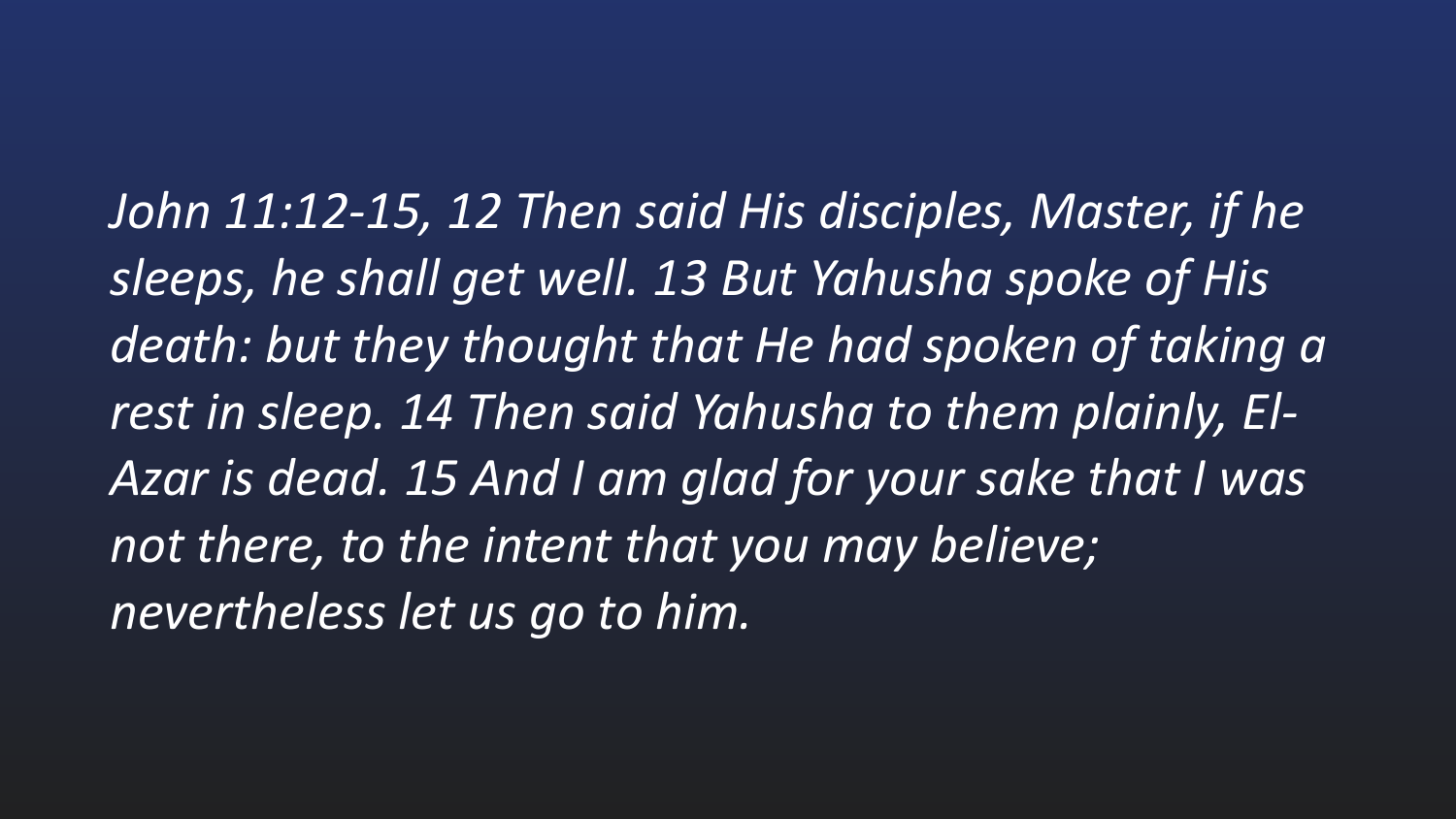Luke 3:8 Bring forth therefore fruits worthy of repentance; and begin not to say within yourselves; we *have Abraham unto our father: for I say unto you; that* יהוה *is able of these stones* (dead/graven stones) *to* raise up children (Living Stones-1 Pet 2:5) unto *Abraham.*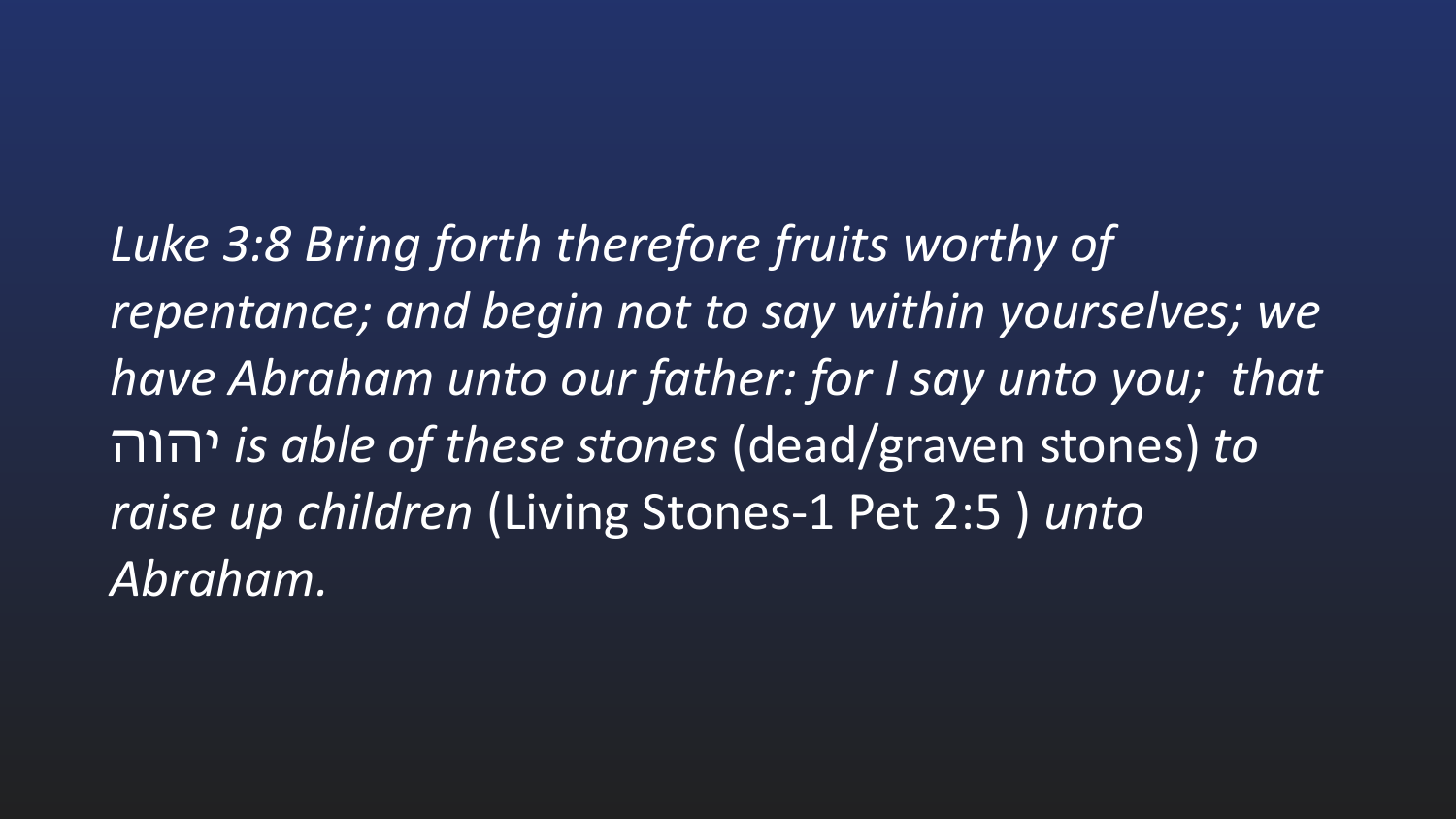James 5:15 and the prayer of faith (the faithful's prayers) shall save the sick (those lost to the exile), and *the Master shall raise him up* (show him who he is in Messiah); and if he hath committed sins; they shall be *forgiven of him* (wash the sinner clean).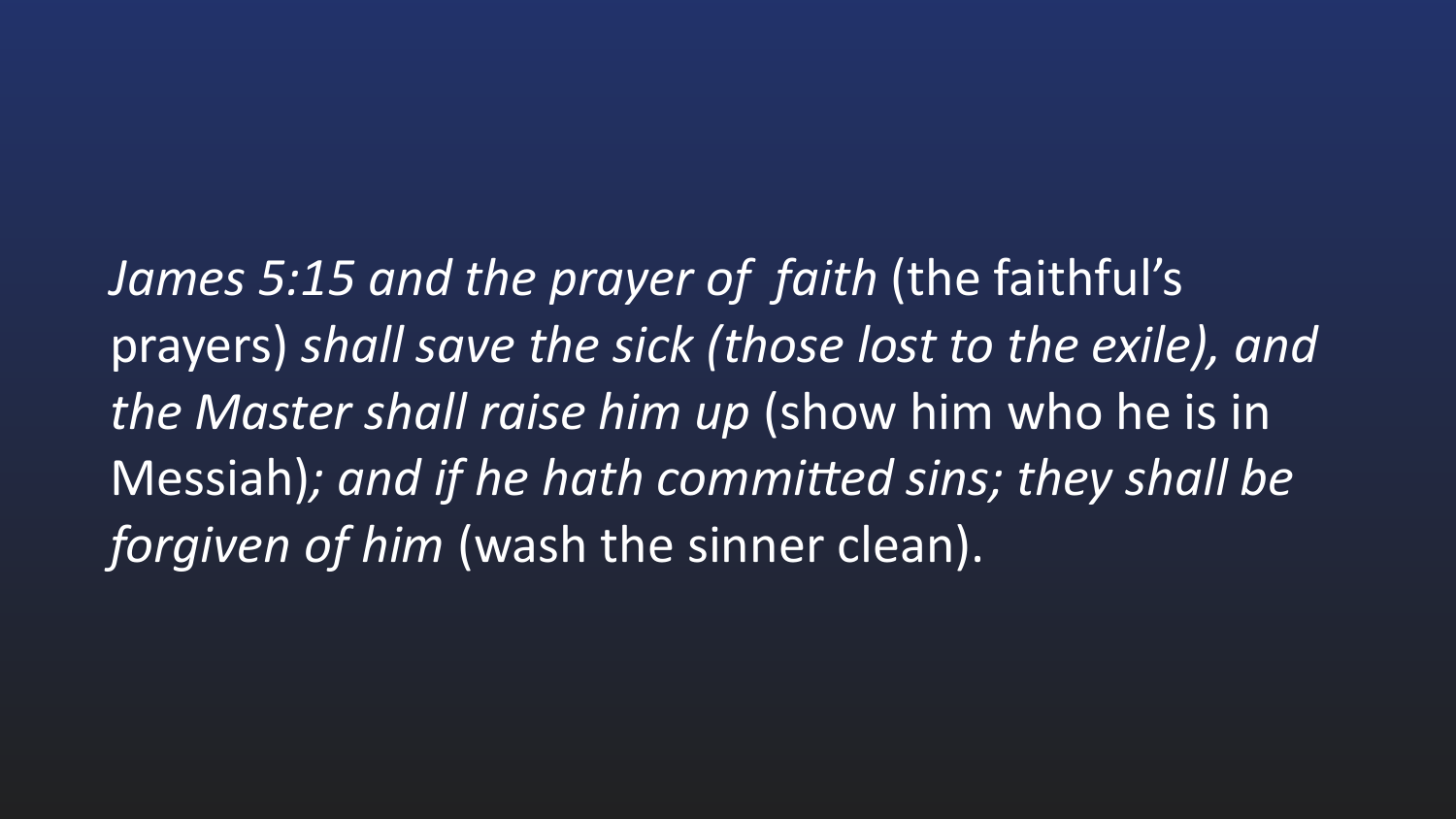*John 11:17 Then when Yahusha came, he found that he* had lain in the grave four days already.18 Now Bethany *was nigh unto Jerusalem, about fi\_een furlongs off:* 19 And many of the Jews came to Martha and Mary, to comfort them concerning their brother.20 Then Martha, **as soon as she heard that Yahusha was coming, went** and met him: but Mary sat still in the house.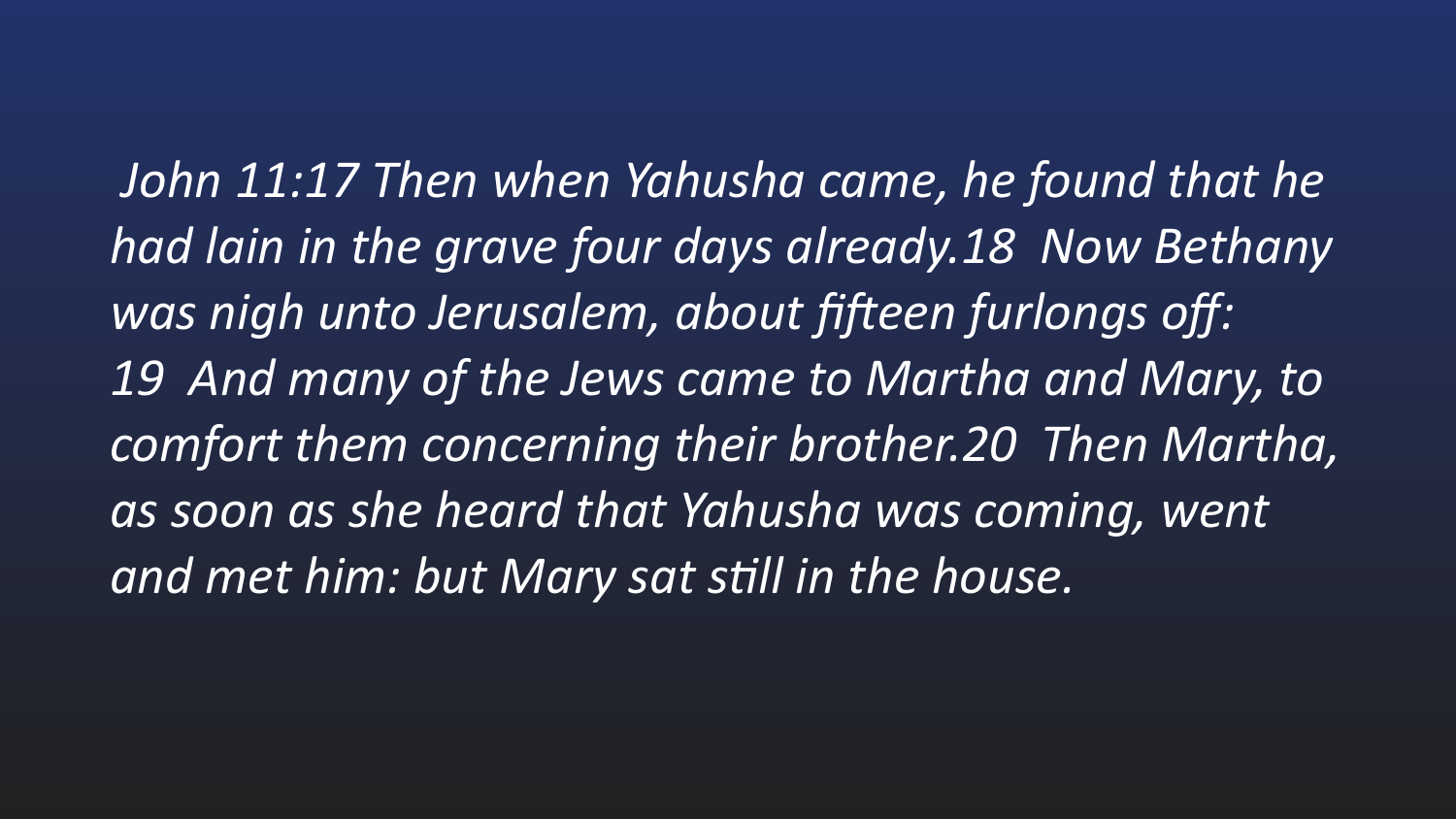*John 11:21 Then said Martha unto Yahusha, Lord, if thou hadst been here, my brother had not died. 22 But I*  know, that even now, whatsoever thou wilt ask of **Elohim, Elohim will give it thee.23 Yahusha saith unto** her, Thy brother shall rise again.24 Martha saith unto him, I know that he shall rise again in the resurrection at the last day.25 Yahusha said unto her, I am the resurrection, and the life: he that believeth in me, *though he were dead, yet shall he live:*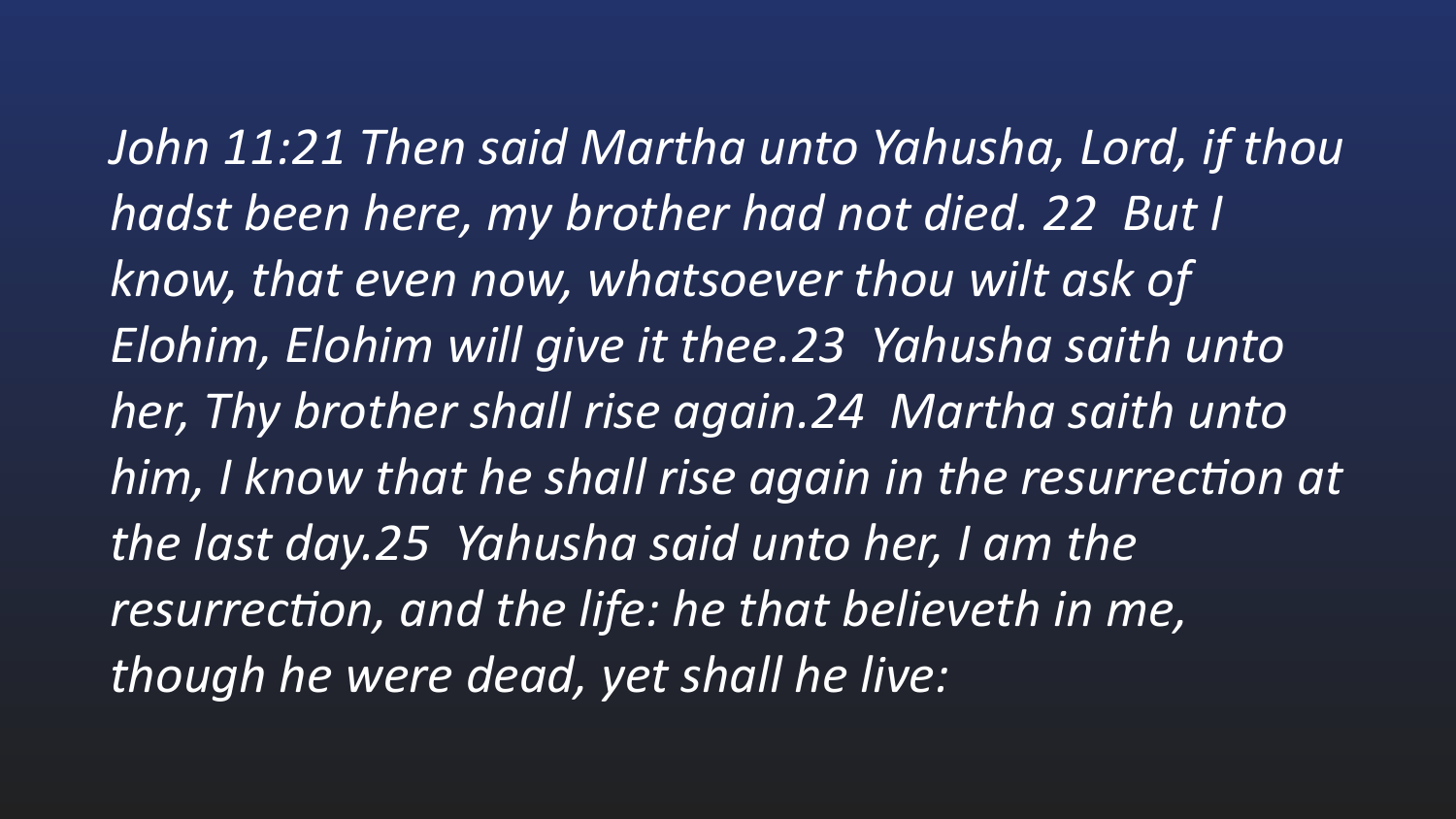John 11:26 And whosoever liveth and believeth in me *shall never die. Believest thou this? 27 She saith unto*  **him, Yea, Lord: I believe that thou art the Messiah, the** *Son of* יהוה *, which should come into the world.* 28 And when she had so said, she went her way, and *called Mary her sister secretly, saying, The Master is*  come, and calleth for thee. 29 As soon as she heard that, she arose quickly, and came unto him.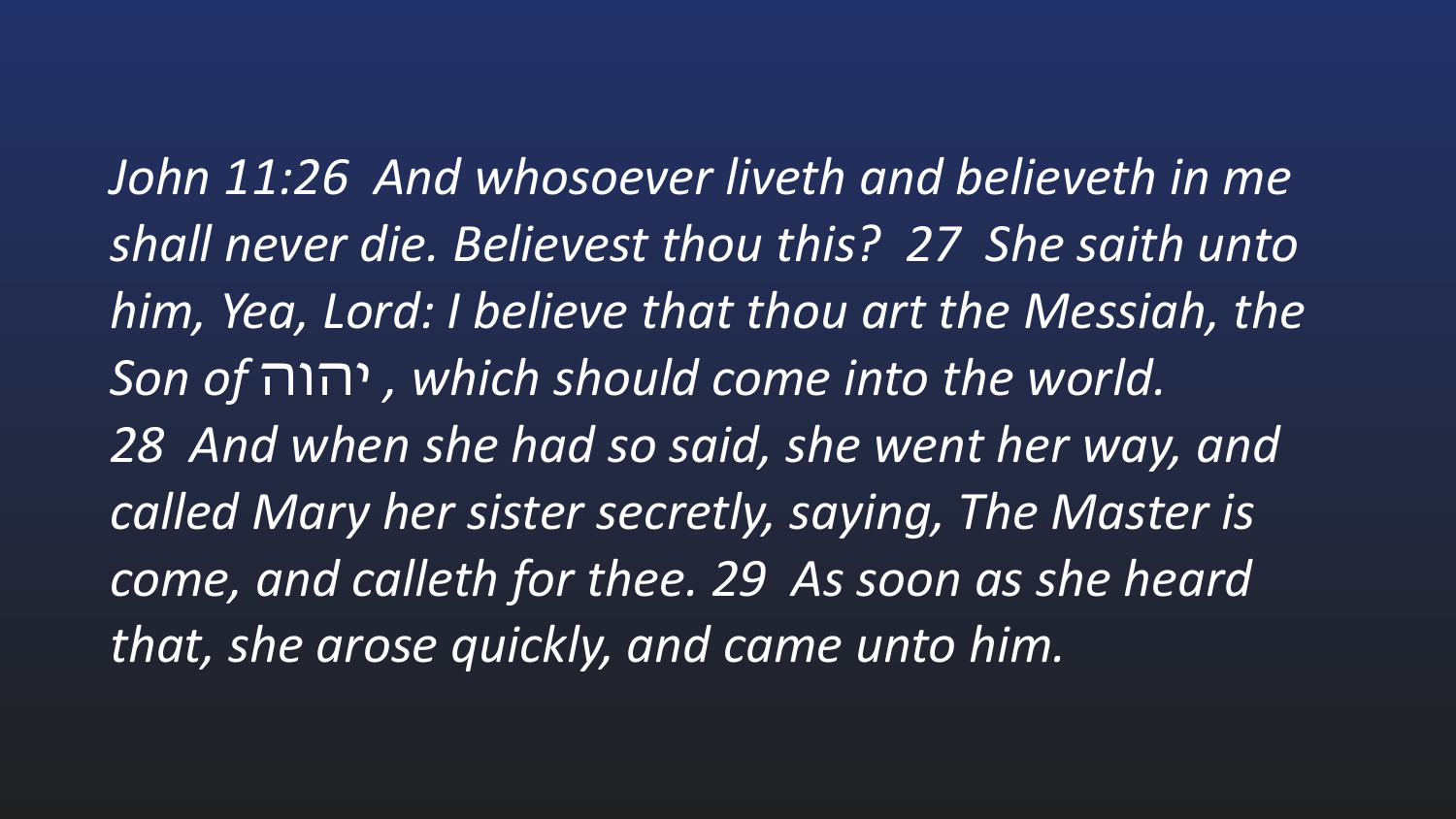*John 11:30 Now Yahusha was not yet come into the town, but was in that place where Martha met him.* 31 The Jews then which were with her in the house, and comforted her, when they saw Mary, that she rose up hastily and went out, followed her, saying, She goeth unto the grave to weep there. *32 Then when Mary was come where Yahusha was, and saw him, she fell down at his feet, saying unto him, Lord, if thou hadst been here, my brother had not died. 33 When Yahusha*  therefore saw her weeping, and the Jews also weeping which came with her, he groaned in the spirit, and was troubled,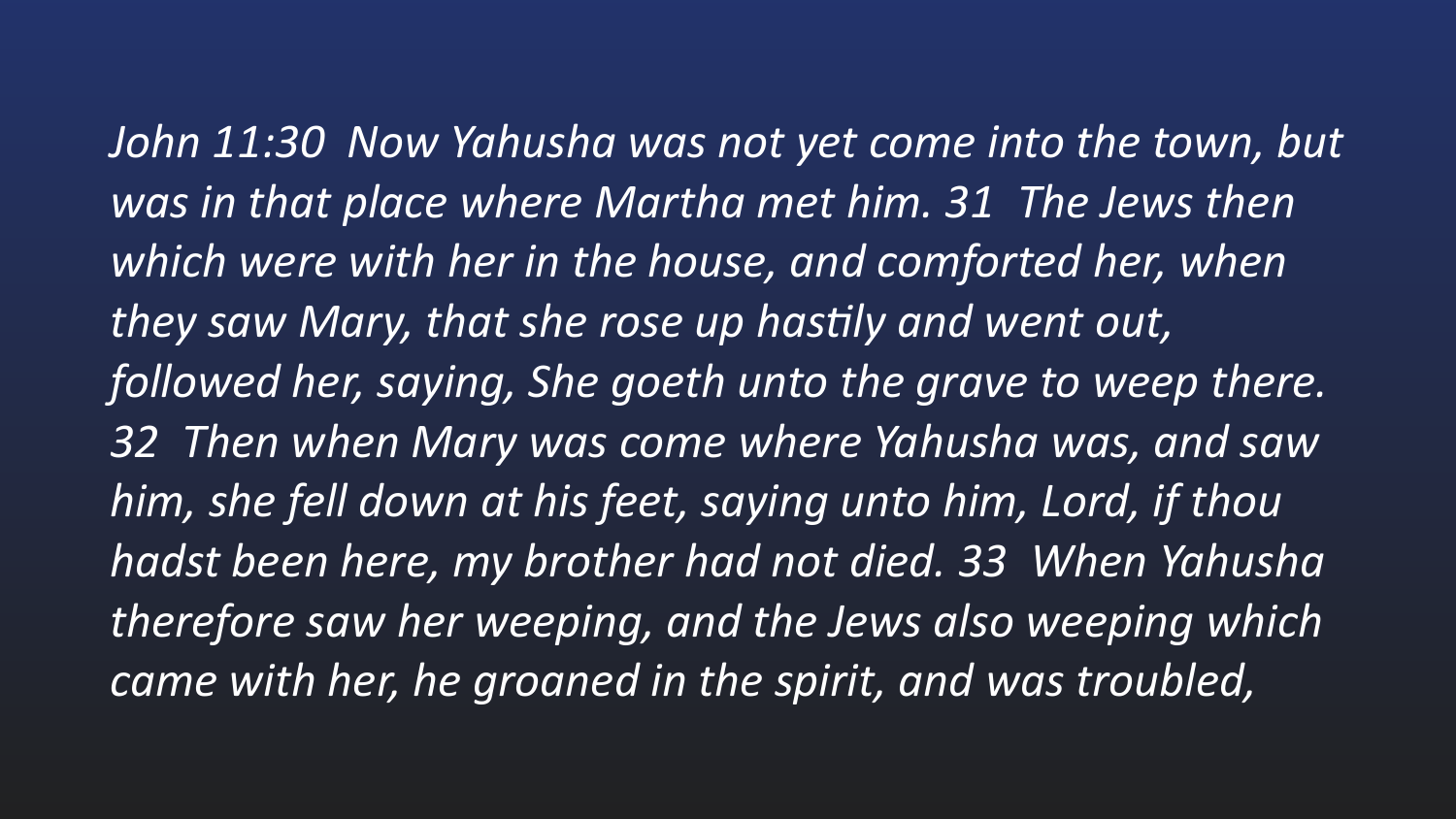*John 11:34 And said, Where have ye laid him? They said unto* him, Lord, come and see. 35 Yahusha wept. 36 Then said the *Jews, Behold how he loved him! 37 And some of them said,*  Could not this man, which opened the eyes of the blind, have *caused that even this man should not have died? 38 Yahusha*  therefore again groaning in himself cometh to the grave. It *was a cave, and a stone lay upon it. 39 Yahusha said, Take ye* away the stone. Martha, the sister of him that was dead, *saith unto him, Lord, by this time he stinketh: for he hath been dead four days.*